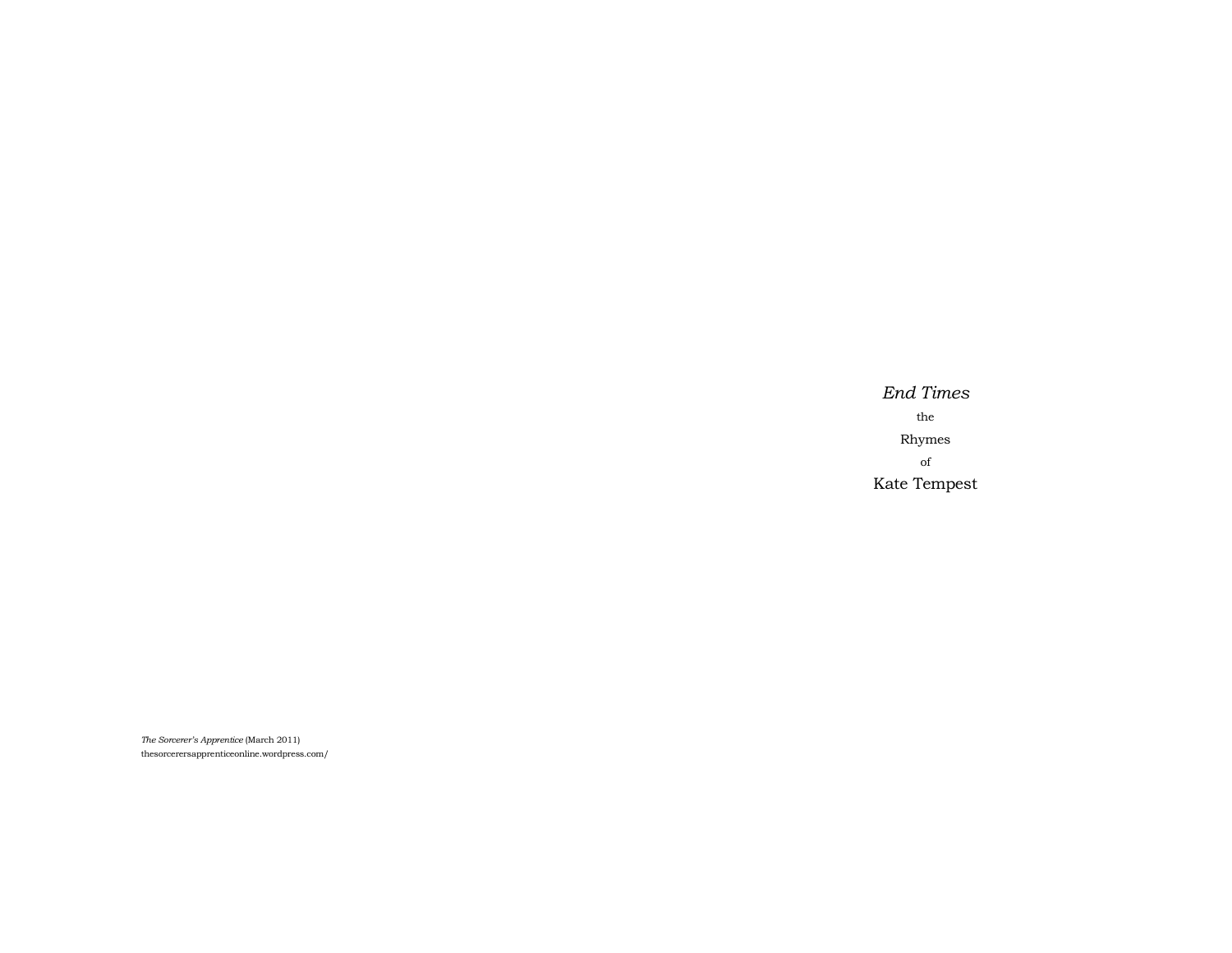

For Katie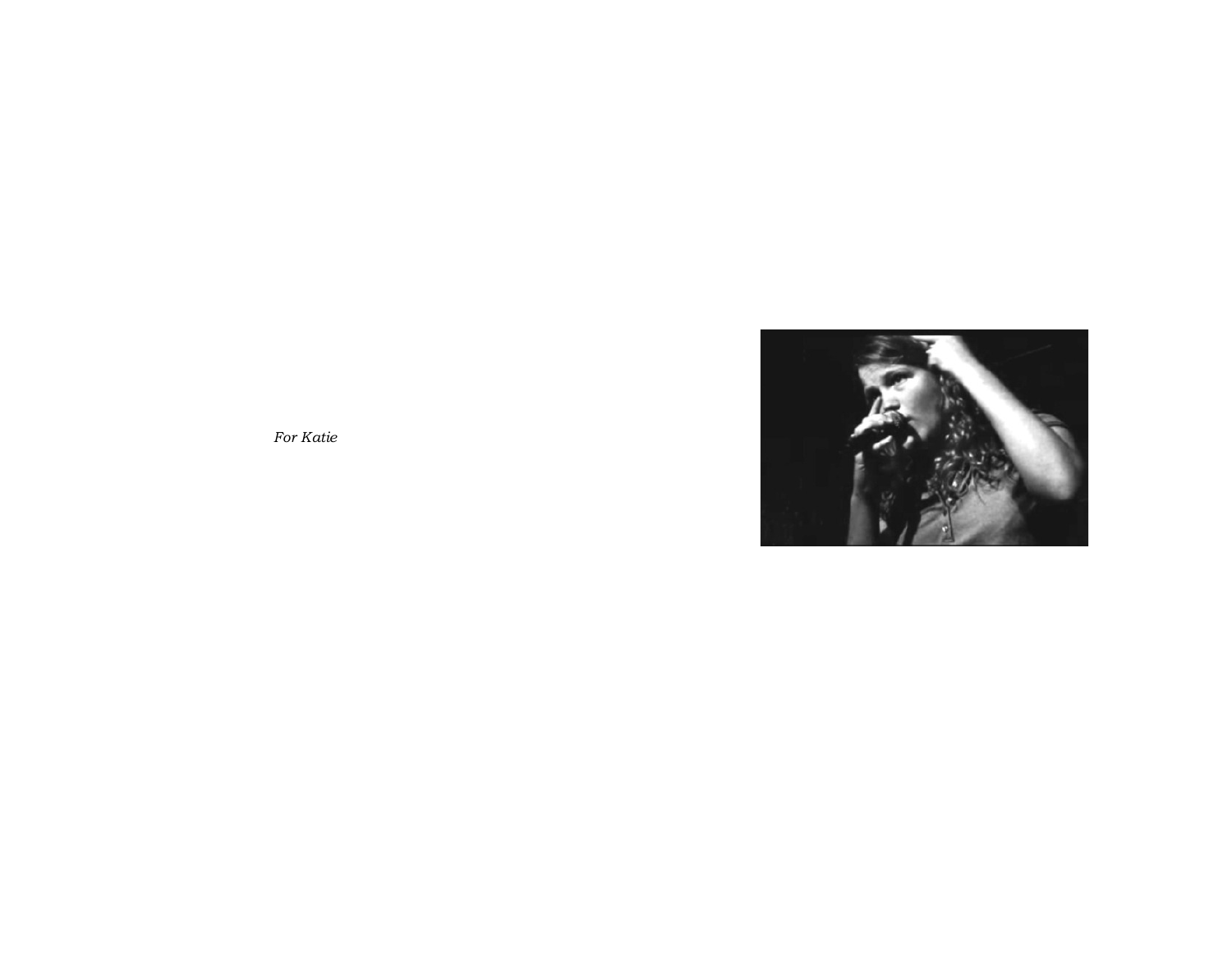# END TIMES

I can smell the thunder coming I can smell the rain Look, you're the only one I ever knew Whose eyes could hold the flame Without burning like the others' burnt She told me Hell's to blame And I told her Hell's a choice we make And Blake would tell the same.

If all deities reside within How come I feel that presence above? The love that unplugs the heart And starts the floods again within me Drowning out the badness that I harbour When my goodness battens down the hatches And holds on to a partner.

She's saying 'Storm's coming' Of course it is It always is on nights like this Cause the tower blocks are murmuring And I can sense a turning wind And I glimpse this man who isn't there And I know that glitch for all it's worth Because I pass out full of madness And I wake up drenched in thirst Like, give me whisky, give me beers to glug, Just let me lose this fear And I'll love anyone who's near Enough to looking slightly like you.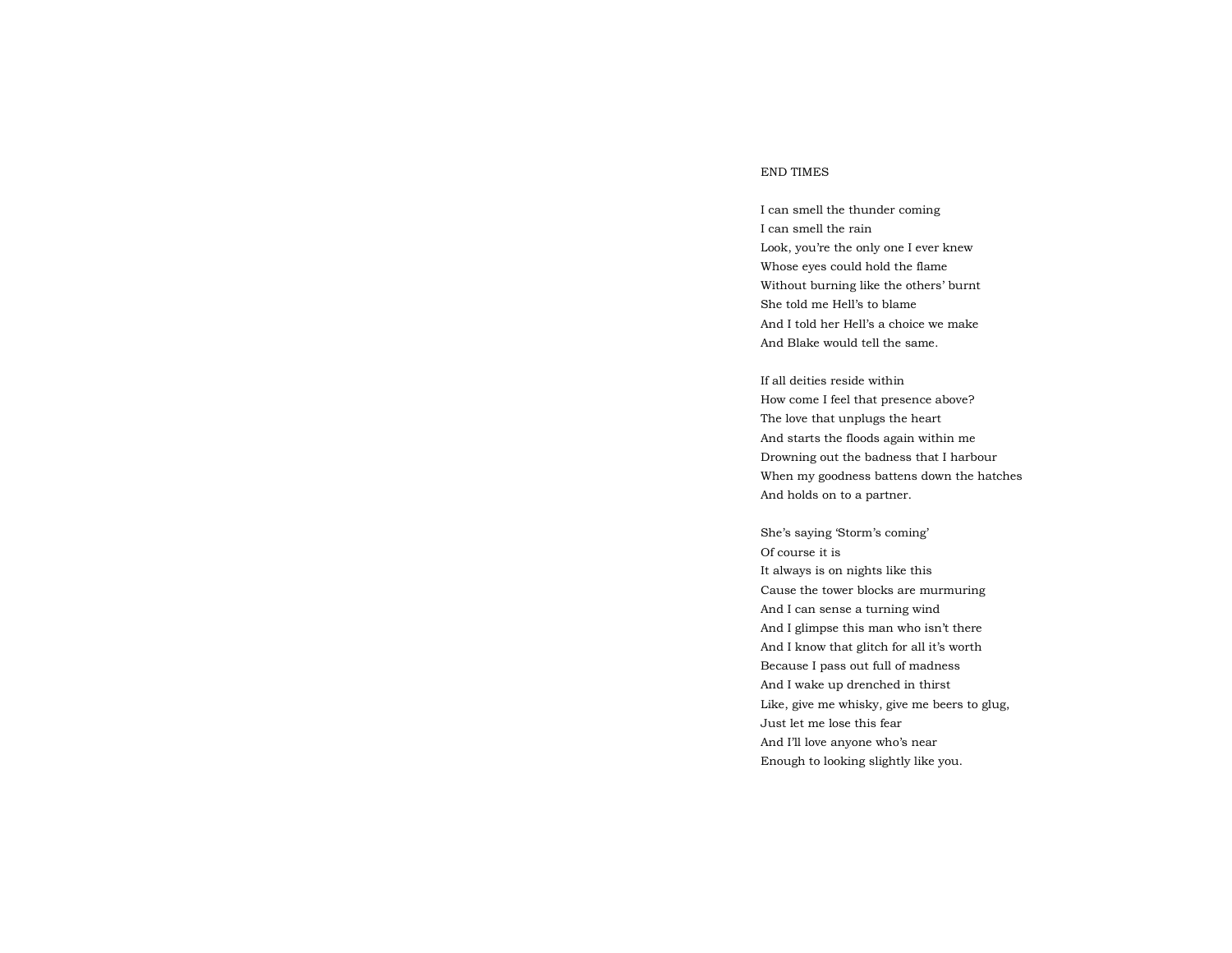All I'm trying to say Is today's like all them other days And all I'm trying to do Is mark it down and make it true To make it count for something Cause I know nothing is eternal And nothing means a thing And nobody believes nothing That's why we live in all this sin And we mistake it for normality For something to attain.

My dissent sets me apart But today I smell that rain Come to wash away these masks The marks imbedded on our weary hearts And this is merely metaphor But metaphor is flexing jaw And getting ready for the fight It's come to fight with the surface world.

But we have lost our purpose Hurled into a furnace Where the burn is near celestial Detestable outside, and yes, my chest is full Of cider, gin and lightning And my eyes will dim But the rhymes will sing in times to come Since I begun My head's been filled with end Cause these people wear too many faces But I swear the truth will strike again.

You see, I wake up in the end-times Curled up in the wreckage Thinking life will happen Whether you dismiss it or expect it So look into my eyes You'll see your own eyes reflected I'm crying oceans into paragraphs While behind out backs our shadows laugh.

We wake up in the end-times Curled up in the wreckage Saying life's going to happen Whether you dismiss it or expect it So let me look into your eyes And see my own eyes reflected I'm crying oceans into paragraphs Cause behind out backs our shadows laugh.

But look, when I'm telling rhymes I shut my eyes, Cause it helps me see stuff These words, they're like the leaves In the bottom of the gypsy's teacup If you look at them right You might see the future in them.

See, I always knew that we were here for more Than wash the dishes, do the cooking, See, I'm here to speak for everyone That never got a look in You know, all the ones who ain't good-looking, The ones who hate the crooked Wicked nature of the system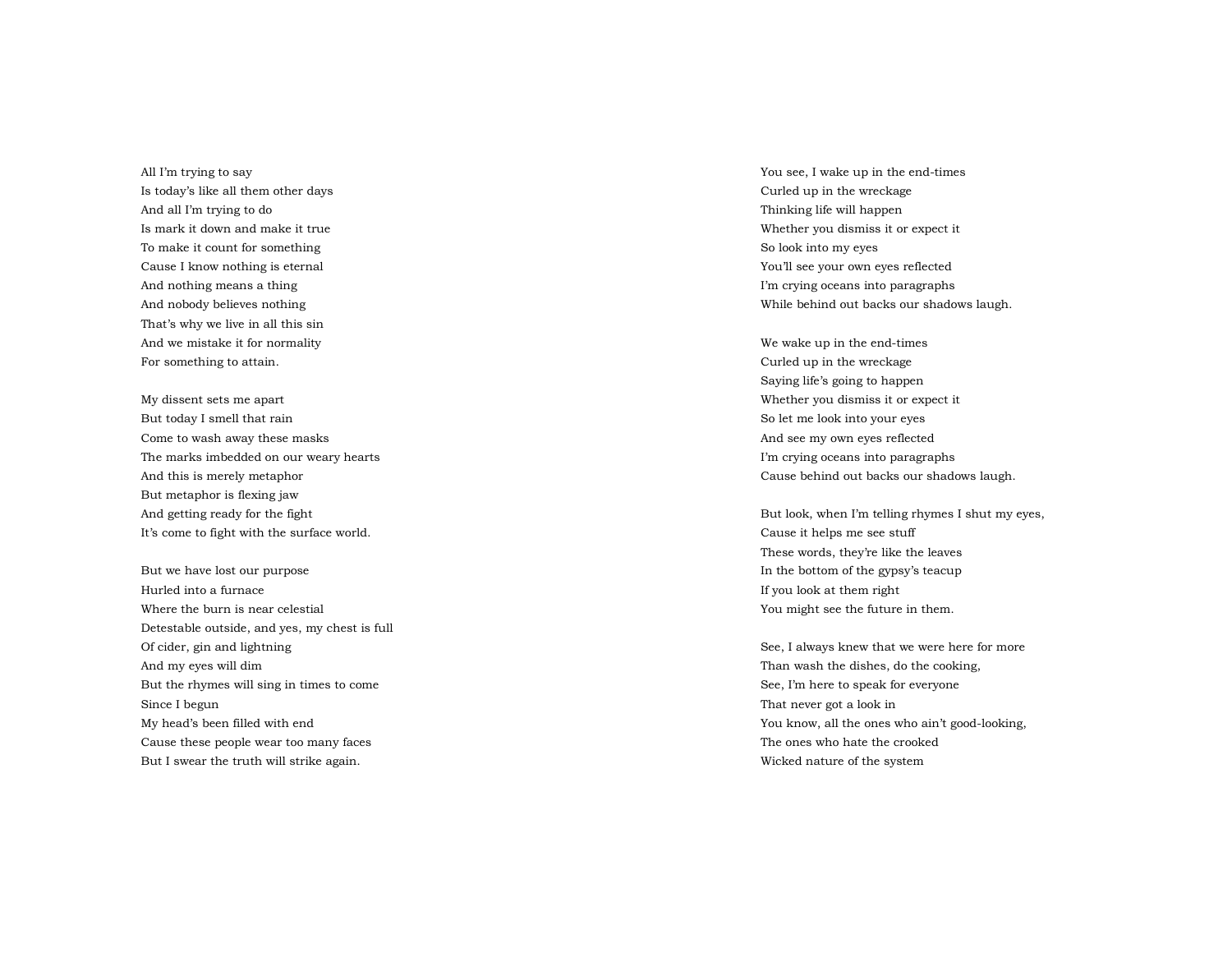For everyone who knows, fuck it, Just cause we can't see the bars Don't mean we ain't in prison.

I believe every soul is born Blessed with true wisdom And that life is about getting back To what was given before life. How come we are all in these disguises hidden? How come we sleep through life And live in dreams? Is it cause we can't tell the difference?

Now, all my life People looked at me with real suspicion But I've got to be what I've got to be I'm the victim of my own condition And the meaning is the same No matter which language speaks it The new paradigm begins As soon as you're ready to perceive it And that's the real talk.

These are whirlpool words you can drown in But I'm so desperate for beauty I'll turn scaffolding to mountains I'll turn traffic into breakers While this illusion overtakes us I'm saying we need to learn to bite the hand That bullies and berates us.

Cause we're going to wake up in the end-times We're going to be curled up in the wreckage Thinking, yeah, life's going to happen Whether we dismiss it or expect it So let me look into your eyes And see my own eyes reflected I'm crying oceans into paragraphs Cause behind out backs our shadows laugh.

– Broken Herd (2009)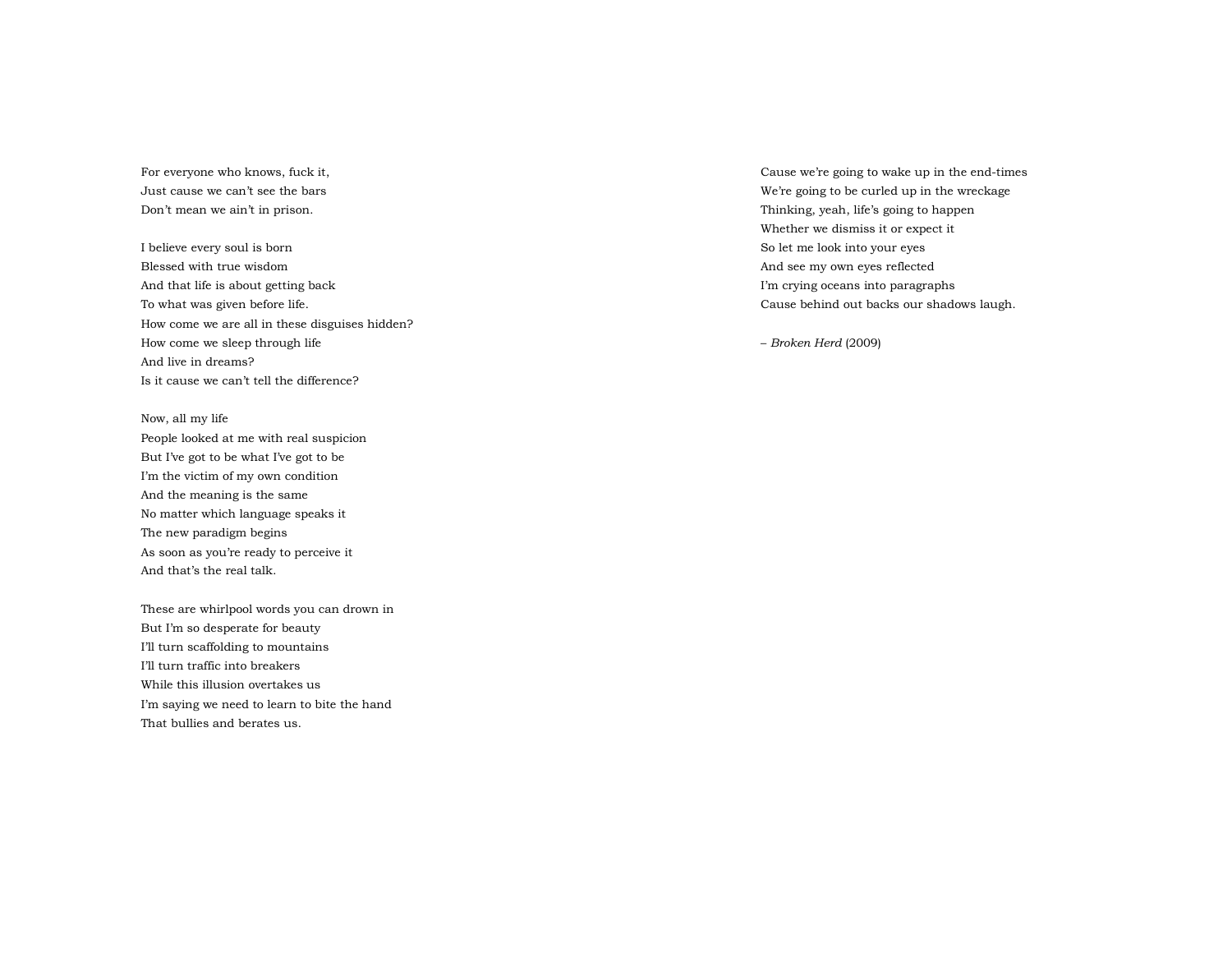### CANNIBAL KIDS

# Round here

These cannibal kids want to be kings But there ain't no royalty left Cause round here The sirens and screams float on the wind And even the street shudders Afraid of our footsteps.

# Round here

These cannibal kids want to be kings But there ain't no royalty left Cause round here The sirens and screams float on the wind And even the street shudders Yes, even the street shudders.

### Round here

These cannibal kids want to be kings They don't know that kindness is courage Or that sympathy sings Much louder than violence They are bitter and drained Eyes of ice stare from figures of flames Puff-chested, restless, nameless, They carry their pain To the point of being painless.

These numb ones, young ones, The new latch-keys of London Just soaking up that humdrum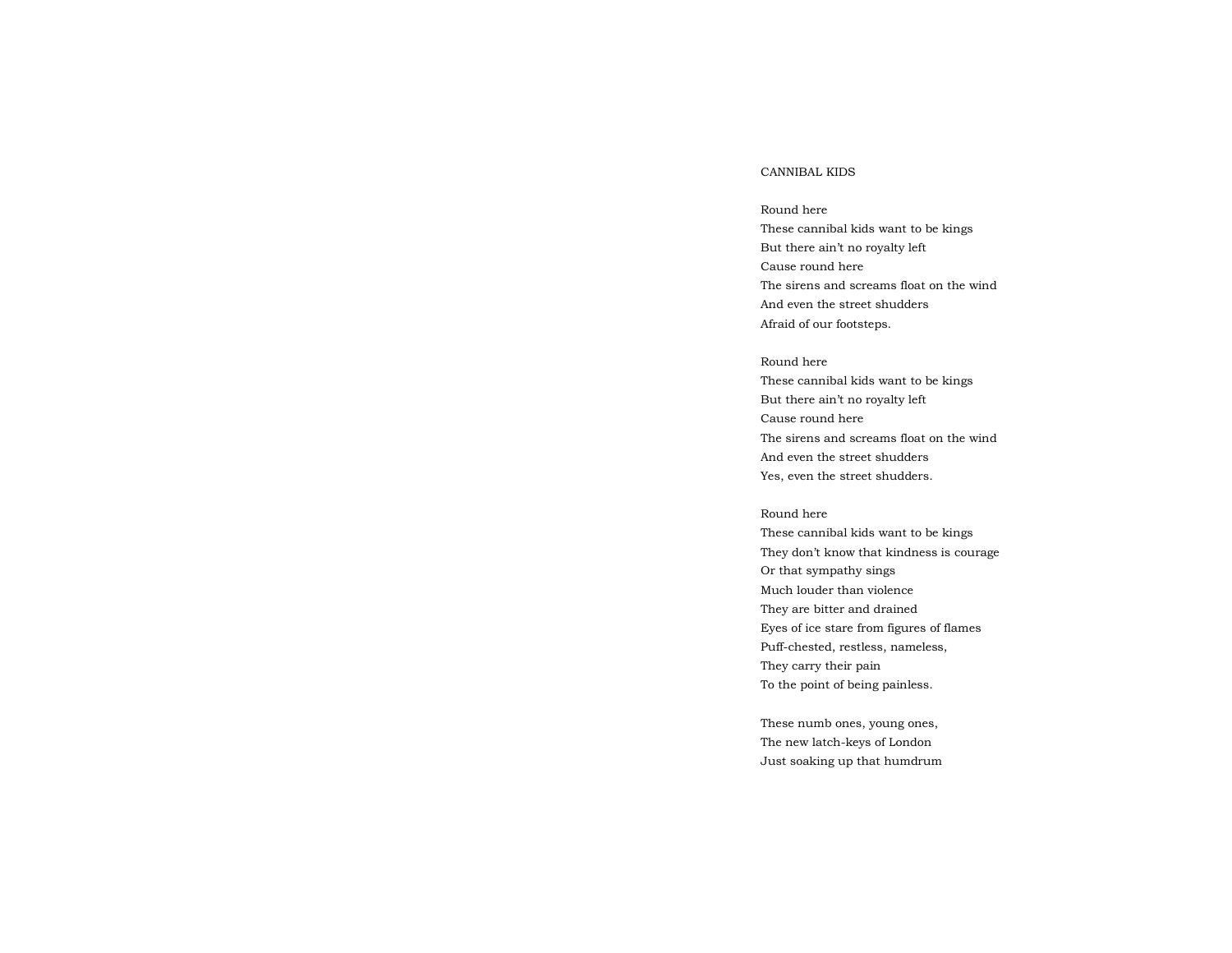That makes them want to run From the state they're in Powerless, penniless, Feathers clipped, they find eagles' wings In the derelict brotherhood of gang-life That bang-bang life That shouts louder than a sarcastic teacher Clapping hands twice And staring down a frightened nose See, they learned that respect comes from striking a pose That demands it.

But I know Respect and fear are not compatible But they're a long way from bat and ball They don't play, they let daggers fall From blood-soaked fingers While their siblings lie bleeding in hallways dead But like wisdom has always said Blood begets blood and keeps spilling So the pavements are stained And our hearts are grief-stricken.

Cause round here These cannibal kids want to be kings But there ain't no royalty left No, cause round here The sirens and the screams float on the wind And even the street shudders Yeah, even the street shudders.

While that paranoid panic Goes seeping through the granite Of the breeze-blocks Turning our cities into sheep-flocks See me, I pity those whose knees knock The victims of the media machine Them poor souls who've forgotten how to dream.

You see, that cut-throat mentality, That gets encouraged in business They tell you, yeah, to be a success You've got to step on some necks So big money is made through that ruthless pursuit And while they're shot in water They're jailing kids for shop in copper suits.

Now, we were born Into these blood-soaked cities of industry Informed of the savagery The infamy, barbarity of history, Controlled, and contrived, and depressed And attested, and stressed out and vexed It's a message we've been fed So we could propagate their system Of division, inhibition, Viciousness and contradiction We were suckled on the milk that they soured Told the future was ours And then disembowelled and disempowered We've been disgraced, deafened and deflowered Our brains brutalized and our defiance devoured.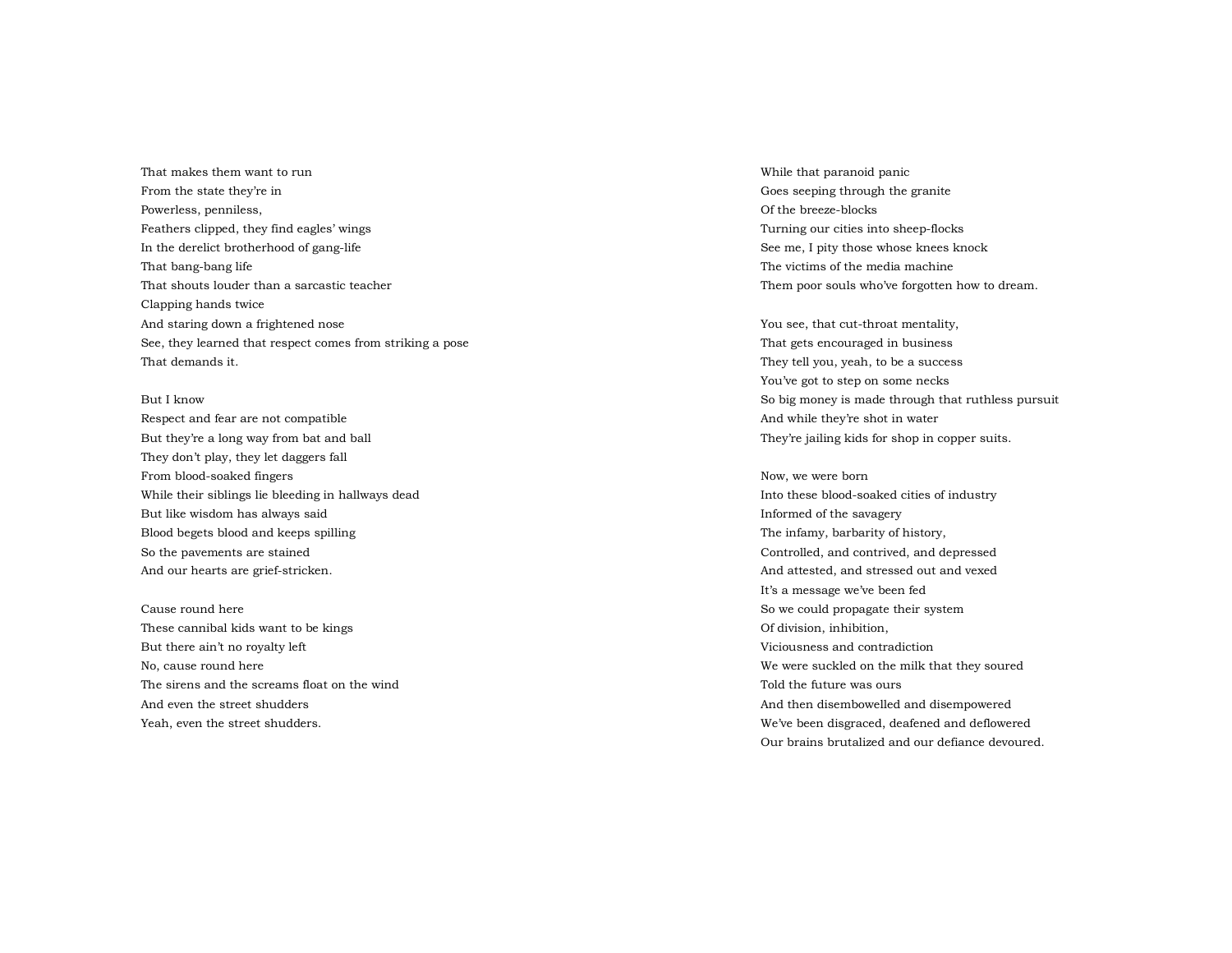And so now they're shooting guns and robbing cats And trying to claw a little back But when the whole thing shatters It always starts with a little crack And then splinters Stretching out for miles Pointing fingers at smart-dressed men With crocodile smiles.

But still we get the blame Told that life is all exchange Told that we are the child of capo That we are the children of apathy That we are the children of this rapidly changing reality But I say we learnt it from them From their rules and their ways Cause their legitimate businesses deceive and disgrace While us, we do what we can, Because we live in this place Where the truth can't be seen in the face.

– Broken Herd (2009)

### REVELATION

Here there is dignity lacking Intent to deface our own work We've lost sight of our substance We allow ourselves to be ruled By the basest of functions While slippered men walk old Through the streets of my youth.

We're separated, we're polarised Our own wisdom is hated Cause too many minds Have grown stale and frustrated So now we feast on our sins Our appetites bated with eating The hunger increasing With each fleeting mouthful Till a meeting of minds becomes doubtful Lips clenched against secrets Strength dead before weakness And so we're dormant Prostrate before an ideal of power.

I'm saying, is this not what was written? Is this not the hour When each from the other Is cloven and ravaged? When our indifference has turned us to stone When neither marriage nor love is forever Then what of them Seven Seals? And what of that coming flood?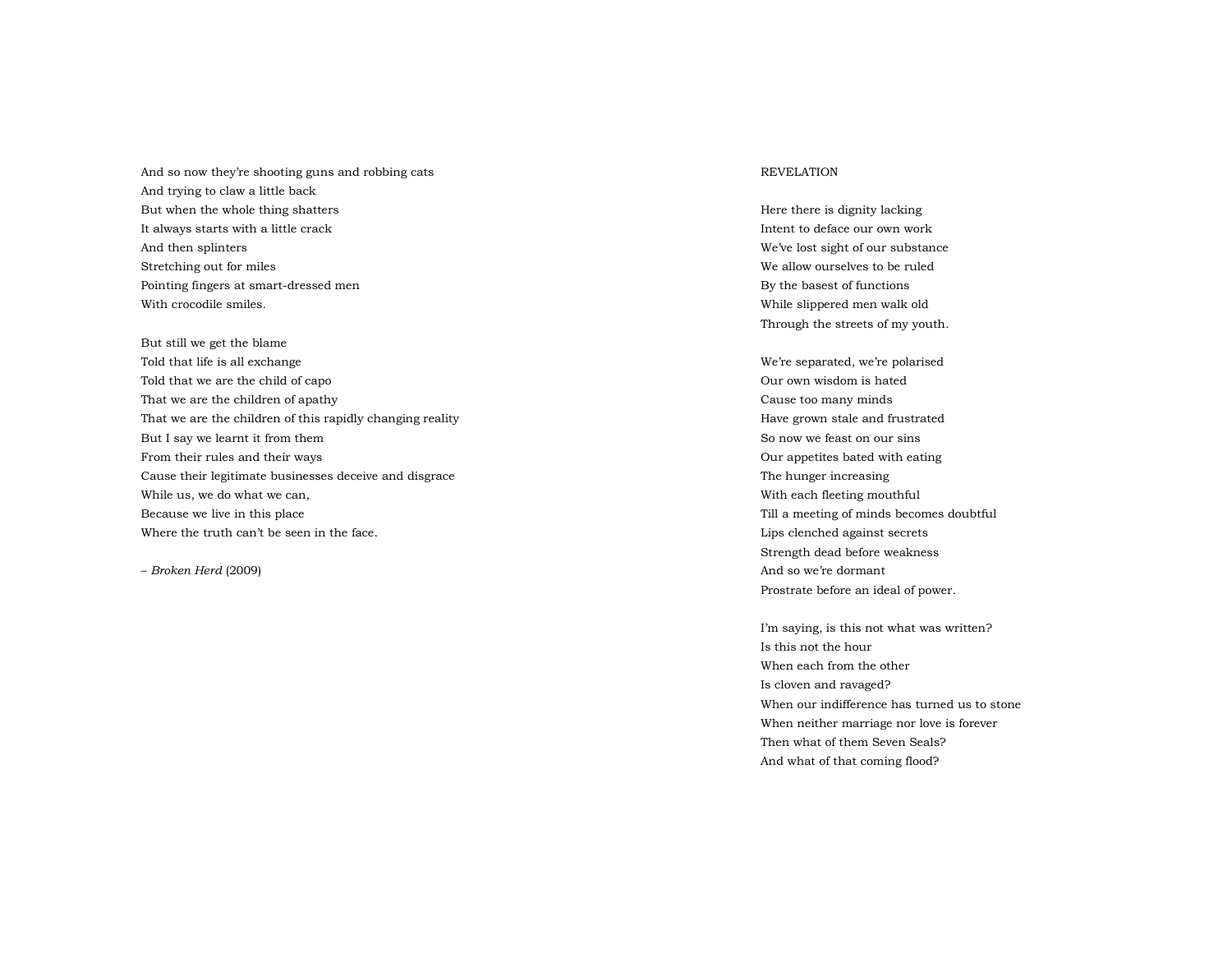I'm saying, how can we believe, though, If we cannot trust? How can we believe, though, If we cannot trust? Blood-covered fingers thrust into our guts They want our very hearts from us We need to wake up.

But how can you believe in that If we cannot trust? And how can I believe in anything If I cannot trust? I'm saying, unless we all come together, We're all going to get crushed This is not about you or me It's about us.

You see, they took us away from ourselves, And they told us to hate on ourselves Now where are the meanings If all things are meaningless? And where is the peace in this city swamp? I've watched us doing things I knew we didn't want to do But we're not comfortable with being true.

There is no trust Because trust is dangerous It leads to peace of mind That's why I'm searching every face For some kind of secret sign Of someone who understands my hunger And the thunder branded in my step.

And yes, I know the truth will languish On the breath of the orator But fuck it I want bigger things from my people Greater self-knowledge Greater compassion Instead of following our hearts, though, We're following fashion For fuck's sake!

I'm in it so deep that my guts ache And yes, I fluctuate Between being creative and destructive Cause I was born into a time When no mind ever truly trusted But without unity their can be no strength And yes, a lot of people heard, But they didn't clock for what I meant.

What I mean is this I'll say it straight and try to make it very clear I believe we began as one And we have to defeat that fear That keeps us all apart That's why you need to come here So we can learn each other's names And let our hearts be unrestrained So you can know there's none to blame Cause all deserve forgiveness.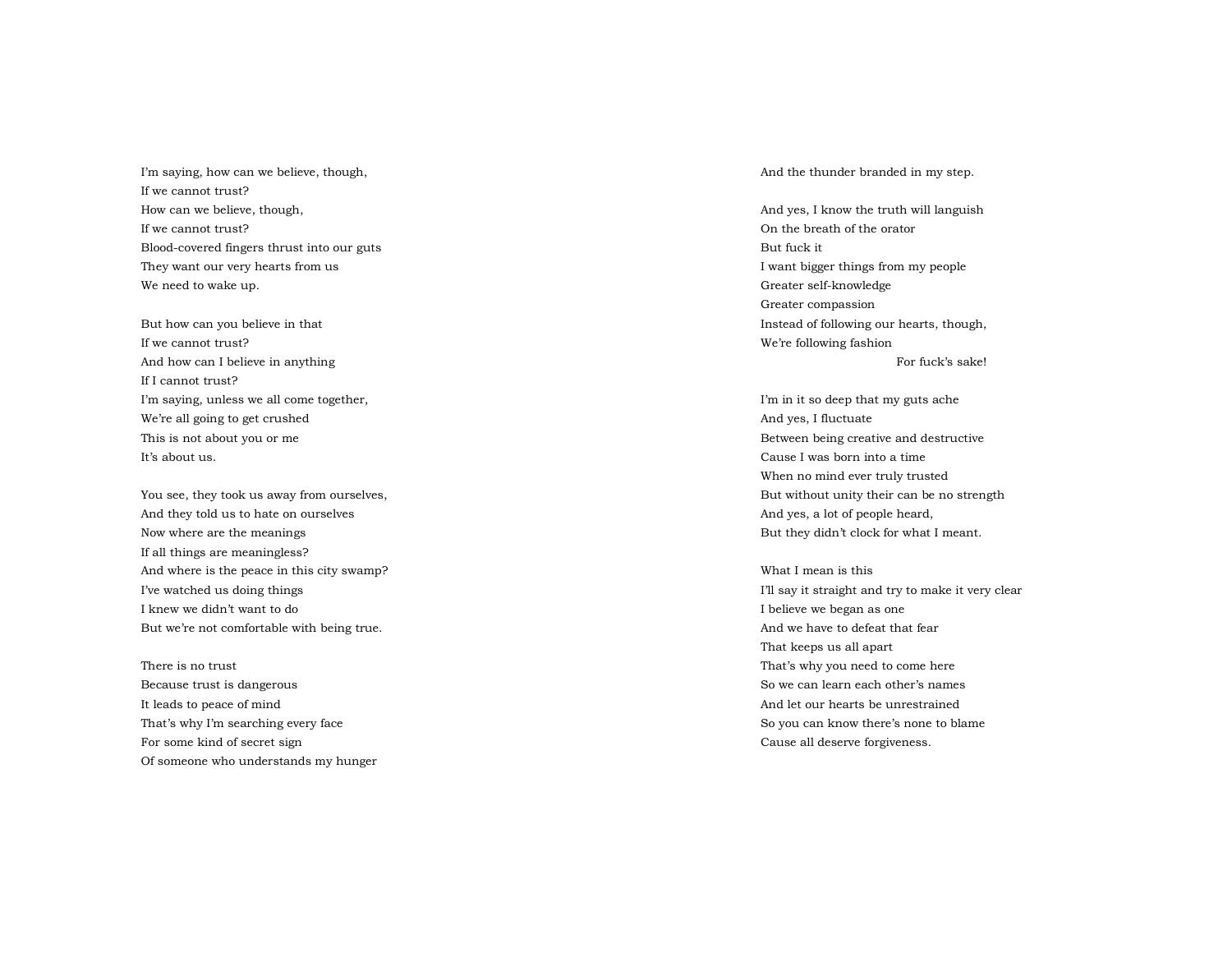So hold me close And feel the wisdom that in my liver shivers Yes, I will defy the chip, Yes, I will battle with them lizards For the safety of my family Look, you are all my family, It's just that we have all forgotten That we are kindred spirits See, I feel close to you like leaves feel close To the wind that blows them down to earth But I swear, we need to recognise our worth.

But how can you believe in that If you cannot trust? How can we believe in anything If we cannot trust? While blood-covered fingers thrust Their way into our guts Trying to take our very hearts from us We need to wake up.

For how can you believe in it If you cannot trust? And how can I believe in anything If I cannot trust? I'm saying, unless we all come together, We are all going to get crushed Look, it's not about you or me, It's about us.

– Broken Herd (2009)

# BEST INTENTIONS

We are the product of our times Of our legacy of messiness Of misdirected energies And self-obsessive tendencies.

Well, I'll waste no more time In wanting what can never be Those friendships numbed to nothing now I hope that you remember me

In kindness or in empathy At least, like I remember you, I know that I am who I am For having been a friend to you.

I know now, first hand, That regretting love will empty you Of all that makes you love And all that lovers pay attention to.

But I've been here before Entangled, trying not to mention you When all my blood and guts are filled To bursting with the stench of you.

See, I lose me in loving, And I do things I never meant to do When all my weakness is my weakness In my attempt to strengthen you.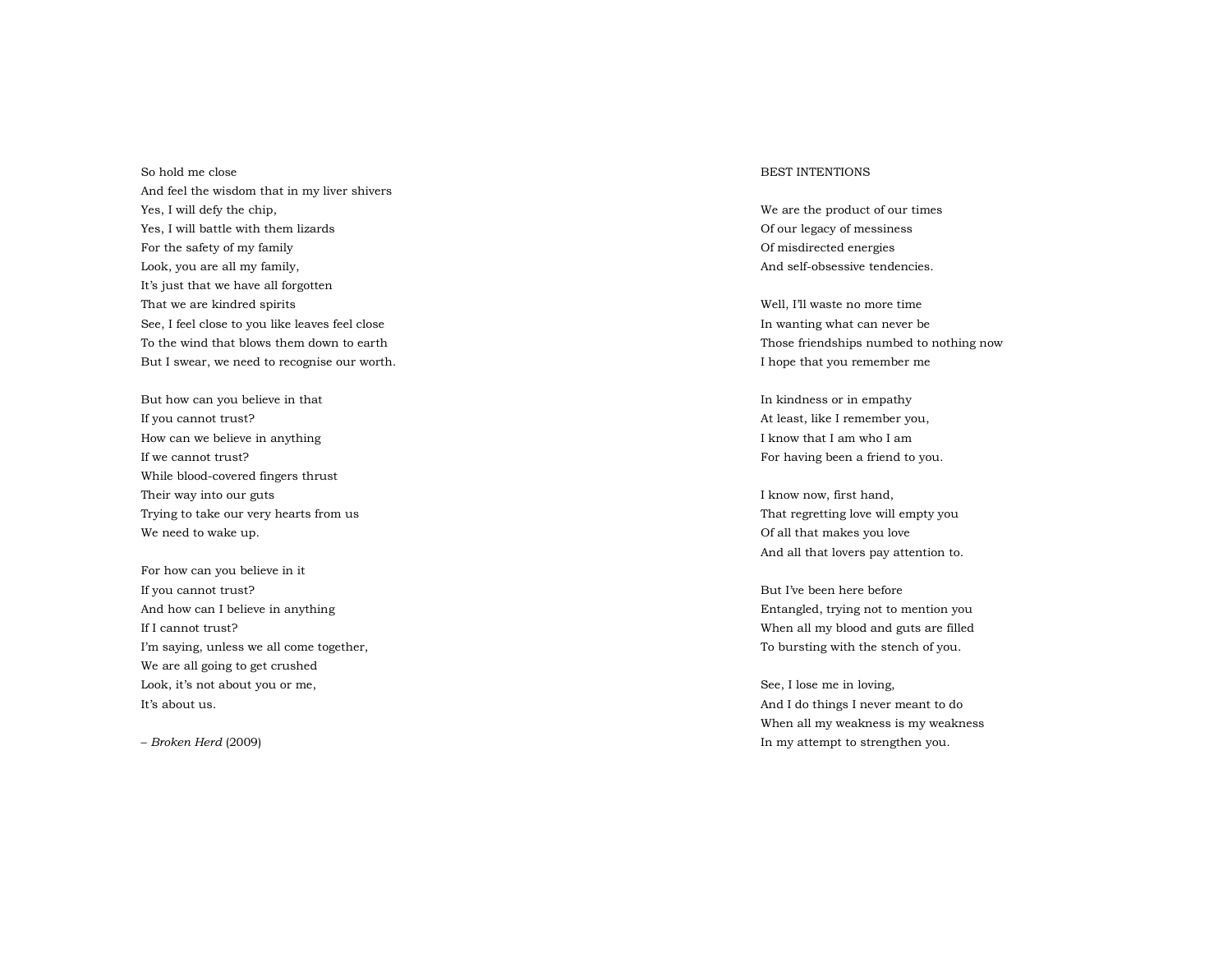For you is not one person Not one version of a person Or a device listed in these rhymes To help me vent some raw emotion.

No, you is all the yous I loved in falsity, All the yous I fell for in the darkness of this false city All the yous who had my truth And in return were false to me.

All the yous I had to lose So I can make the most of me All the yous whose secrets I still keep Who are like ghosts to me.

Haunting me every time I let someone get close to me All the yous I lied beside Whose cries seem like such boasts to me.

Who naked came, and naked left, And squandered all my hopes in me Who call out that badness The most remote in me

Resuscitate the violent side And stifle all the growth in me Make me, like, lustful, needy, greedy, What I'm really loathe to be.

You made me feel immortal But in secret made a joke of me.

But whatever's come to pass I hope that you, like me, are sure That the love was always real And the intention always pure.

And yeah, whatever people tell you, They'll never love you more I just wish I'd known to love you right before And that's the score.

And whatever's come to pass I hope that you, like me, are sure, I know your love was always real And your intention always pure.

And fuck it, whatever people tell me, They'll never love me more It's just I wish you knew to love me right before And that's the score.

But every storm that's ever blown blows in me The world pitches and heaves and pulls my tides You see, I wear the lonely strength that sorrow brings me, But I woke up this morning old and I realized

That my friends don't know the weight of my contrition Or the flames that make a furnace of my throat The relentless burning thrust of this ambition Or the trust I bore and lost, now so remote.

This fucking tribe of enemies rise up against me And I'm staring at them for faces but find masks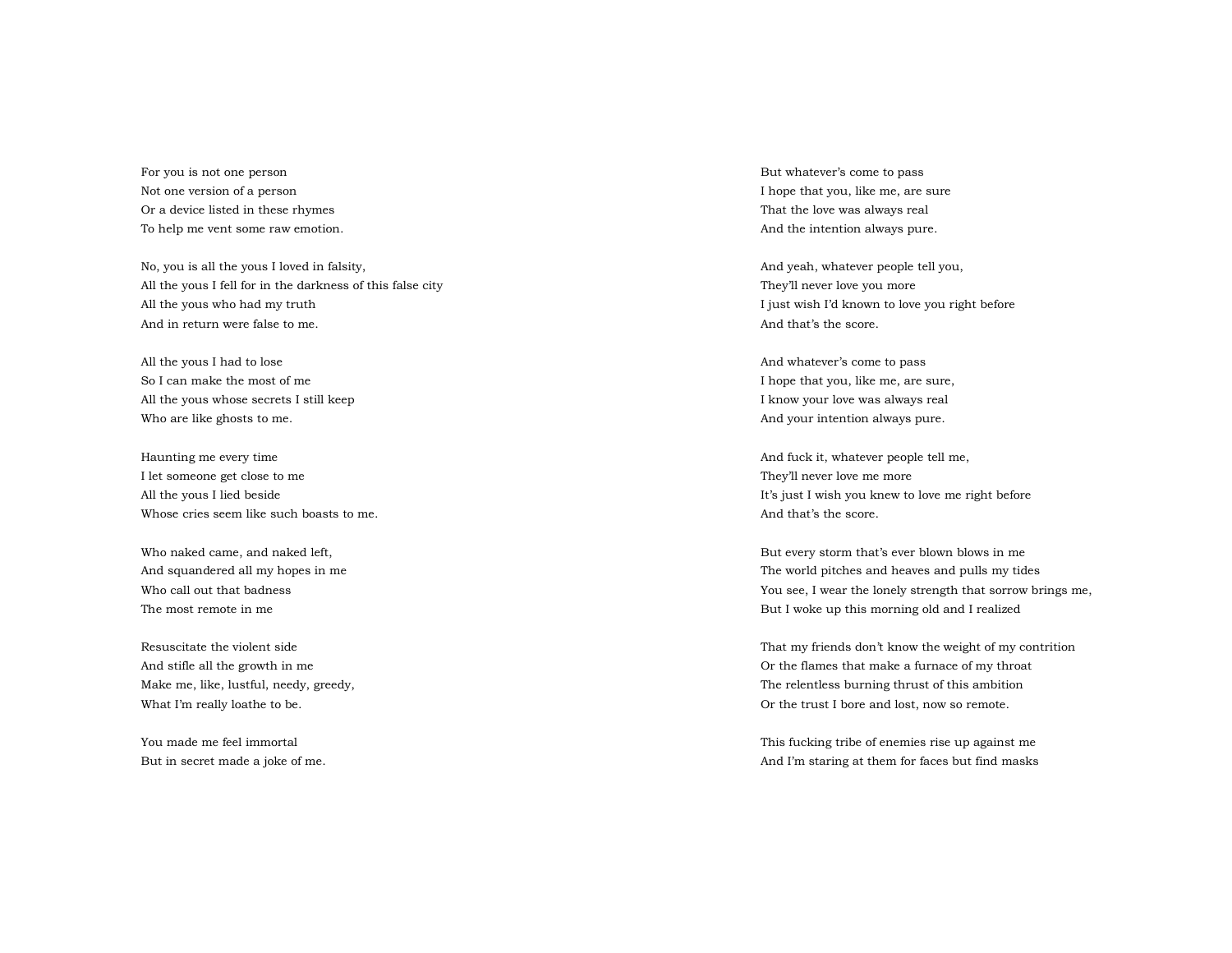Cause eyes that once looked sweetly gaze back emptyAnd I cannot do the things of me they ask.

Well, fuck it, I must answer to my own looming potential, Cause it rears its fearsome head and it screams my name As these callous bleeding fingers grip that pencil And I'm scrawling on scraps of paper, 'I'm to blame, I'm to blame,' Yeah, I'm scrawling on scraps of paper, 'I'm to blame'.

Well, all that was, that is, all that will be, Is heavy like the tears you waste on me Well, if you fall in love, believe me, I will write about it.

When it's come to nothing And you begin to doubt it ever happened I'll mull it over, churn it out, Bring the ocean to the drought.

You tell me it's unhealthy And hurt me when you try to help me Then I'll tell you that I'm sorry When the time for sorry's long deceased.

I will think of you When all the city longs for sleep I'll keep them up screaming out The secrets I don't want to keep.

Then I'll call you up in tears Knowing you don't want to speak. But fuck it, whatever's come to pass, I hope that you, like me, are sure That the love was always real And the intention always pure.

And whatever people tell you Fuck 'em, they'll never love you more, Just I wish I'd known to love you right before.

– Broken Herd (2009)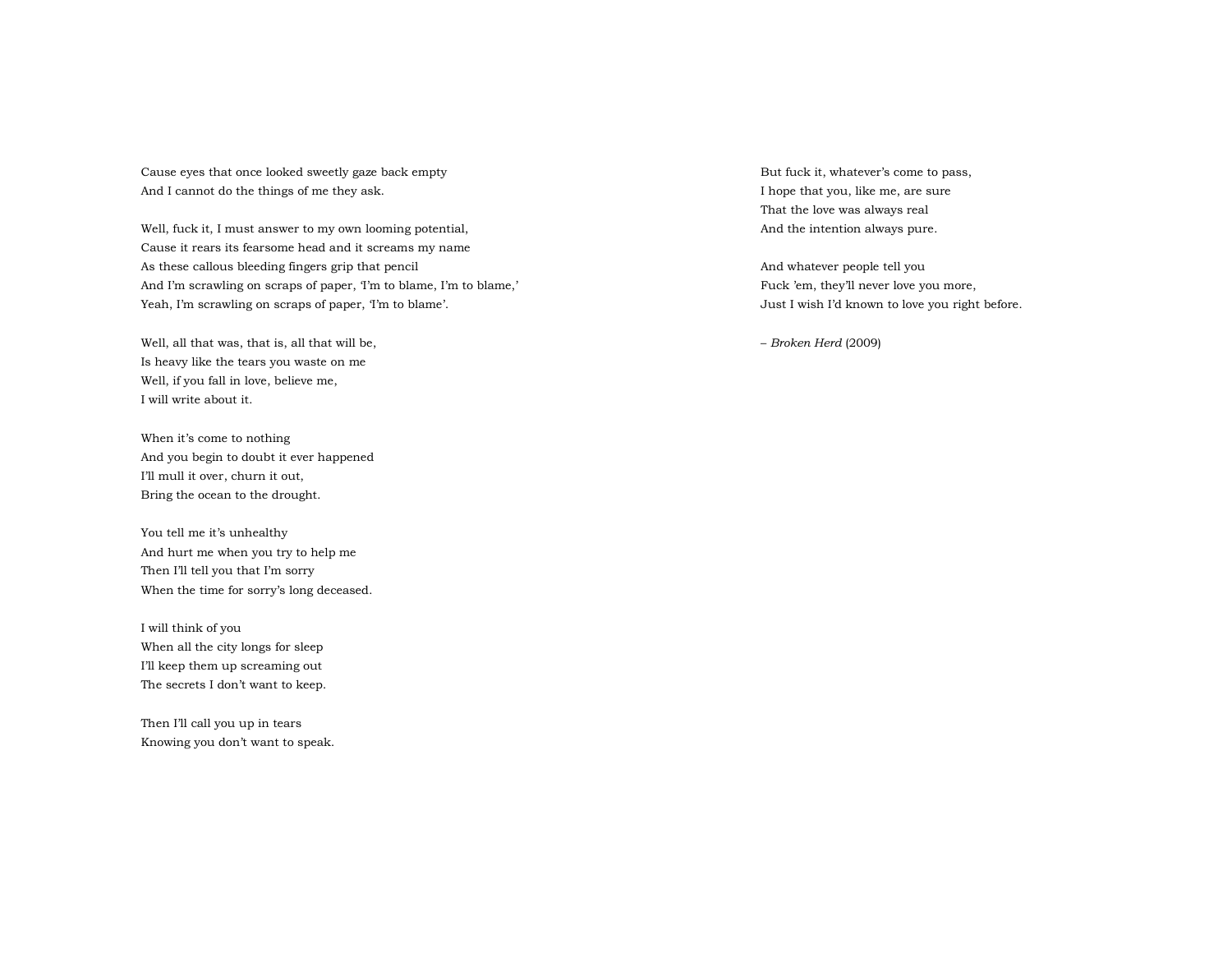# GIVE

Give me strength, give me reason, Give me faces, give me feelings, Give me breathing space Give me ceilings stared at wondering When are you leaving? Give me softness Give me seasons changing Give me freezing hands in pockets needing hands But your hands never held back Still I don't hold back Fucking give me something, Alright, don't give me nothing.

Give me stature, give me calling, Give me kisses falling Down like pouring rain Even though it's all in vain Come on, give me one more morning, Give me something good That doesn't get boring You know, like flesh for adoring, Breath for the drawing Booze for the pouring Or the pause before the applauding.

Give me sanction, give me closure, Give me back my life, give over, Give me a body that doesn't hurt And a mind that isn't about to desert me (No, I've got that)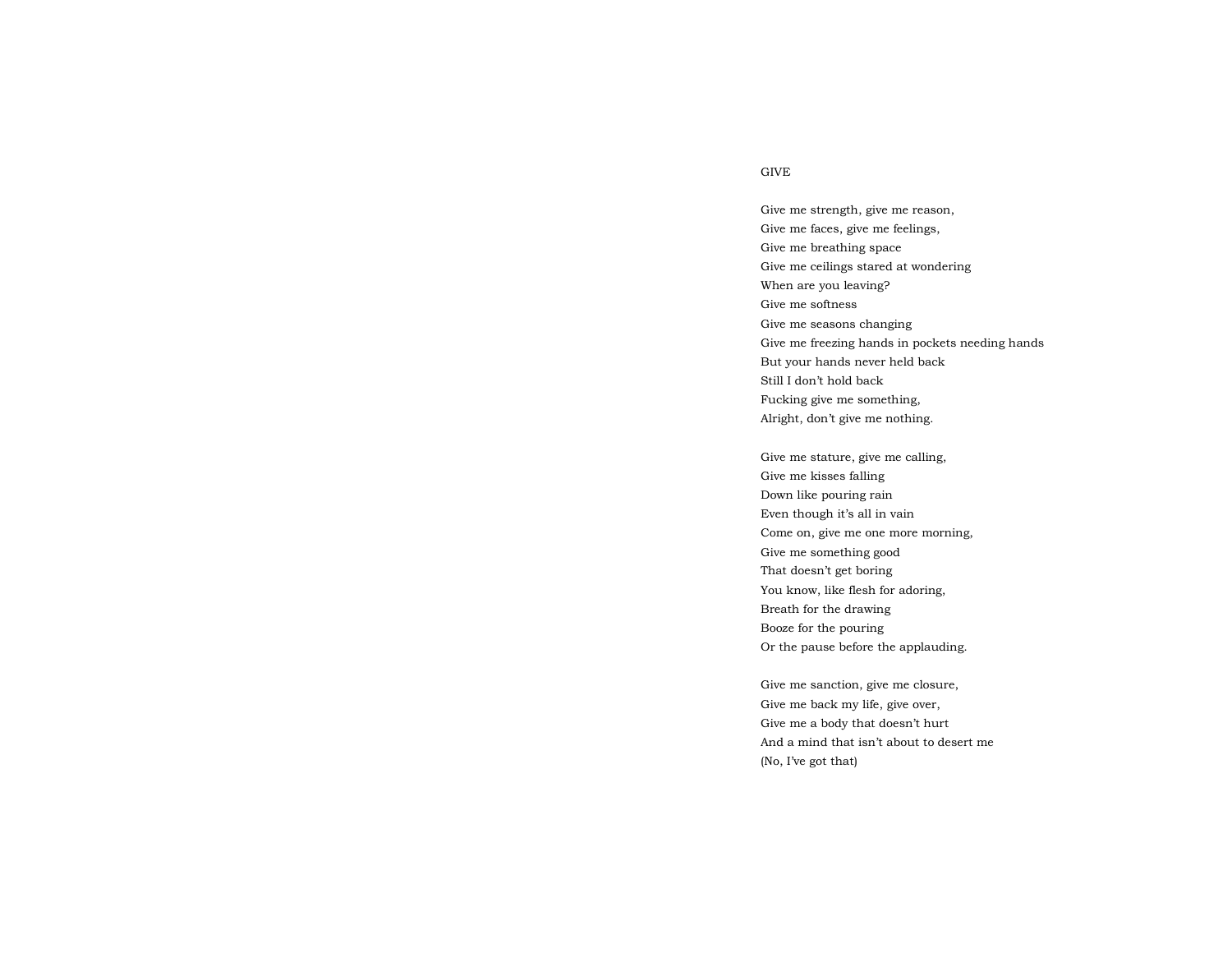Give me thirty fags And a dirty bag of drugs And a drink, I'm thirsty, Give me a minute And I'll give you an excuse For those things that hurt me.

Just give me a mike And sit and observe me Give me a crowd And tell me they heard me Give me a driver to swerve me about When the days are too short And my heart's fallen out of its fortress Give me trumpets Give me them torches burning Give me concern Give me nauseous gurning faces And them lessons I can't learn.

Look, I give it all when I'm giving, I give it all That's how I know that I'm living I give heart and I give love And I give blood and guts But I never give up So come on, give what you get, I can live with regret I will give it all night But don't stay too long, though, Just give me a smile And kiss me for a while

I might fall in love with you After you're gone, though.

Just give me a morning I wake up And don't feel sick and regretful With a head full of shame I reach for a pencil And I try and explain What can't be explained And I'm like, oh . . . Give me the same as what you're having You look so happy You look so carefree Oh no, wait a minute, you look scary And you look like you can't bare me.

Oh well, give me water, Then give me sleep Give me food to eat That doesn't leave me weak No, fuck that, What I need's a box of wine Cause every face is yours And your face ain't mine Right, I need to get stern with myself, I've extremely high hopes I also have wet eyes and a dry throat And a whole heap of rhymes that I wrote.

So give me time on my own No, no, give me people to talk to – I'm going mad and I'm weak-willed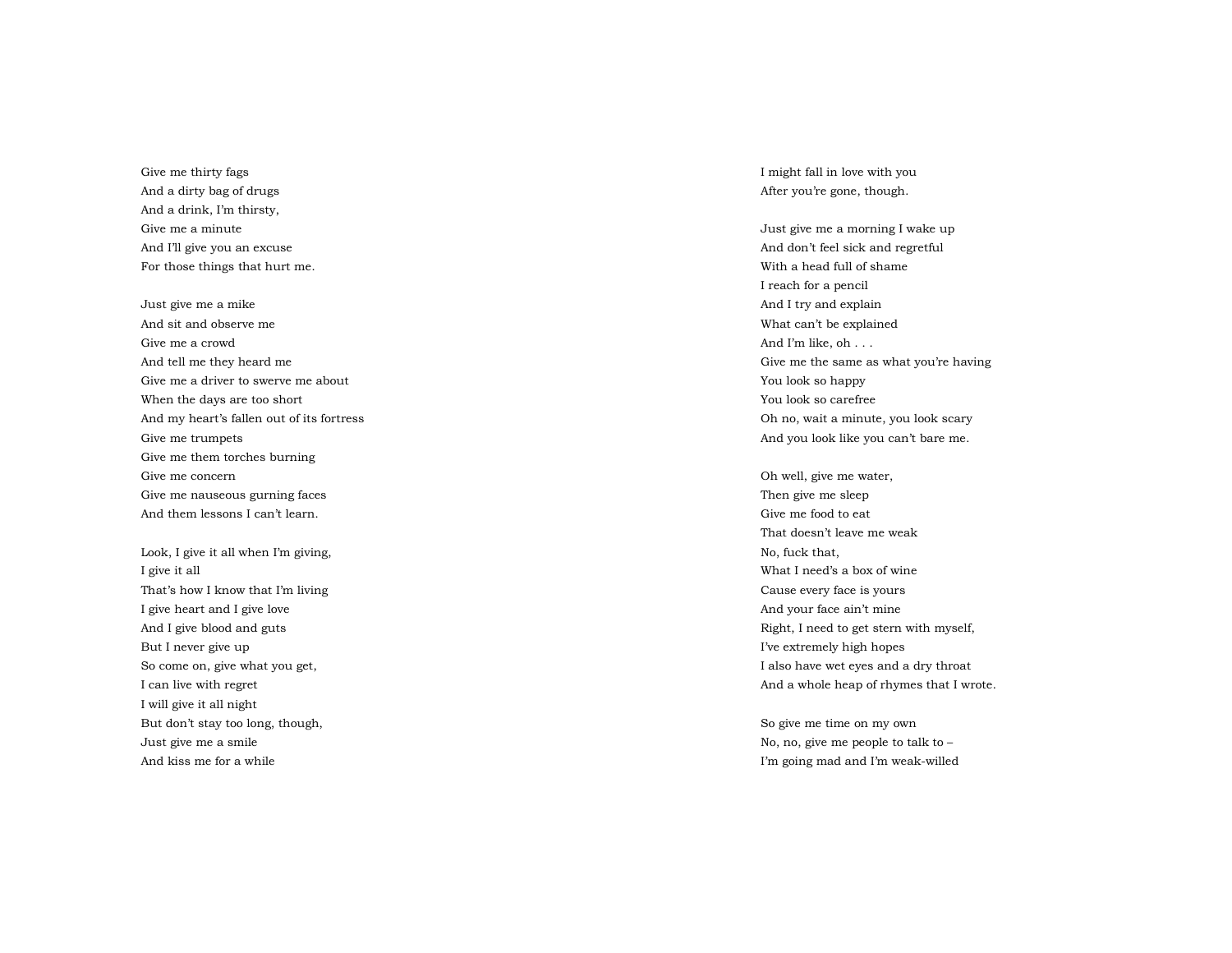Keep still, breathe very quietly, I need recovery Somebody cuddle me Give me time on my own No, shit, I need people to talk to, I'm going mad and I'm weak-willed Keep still, breathe quietly, I need recovery Somebody cuddle me.

Look, I've been awake all night just writing, Sick of myself Fighting the urge to get rid of myself I'm so exposed that I've hidden myself Honestly, I can't live with myself, I've been awake all night just writing Sick of myself Fighting the urge to get rid of myself Look, I can't stop giving myself a hard time, I can't stop giving And I can't stop taking And I get lost in this give and take And now it's sunrise And your eyes are a cliff-face And I fall off every morning Yes, I'm appalling.

Calm me down Give me kind words Come here and put your arms around me Your heart-beat's drummed mine out Since you found me

So give me some space No, wait, come here, Crowd me.

– Patterns (2011)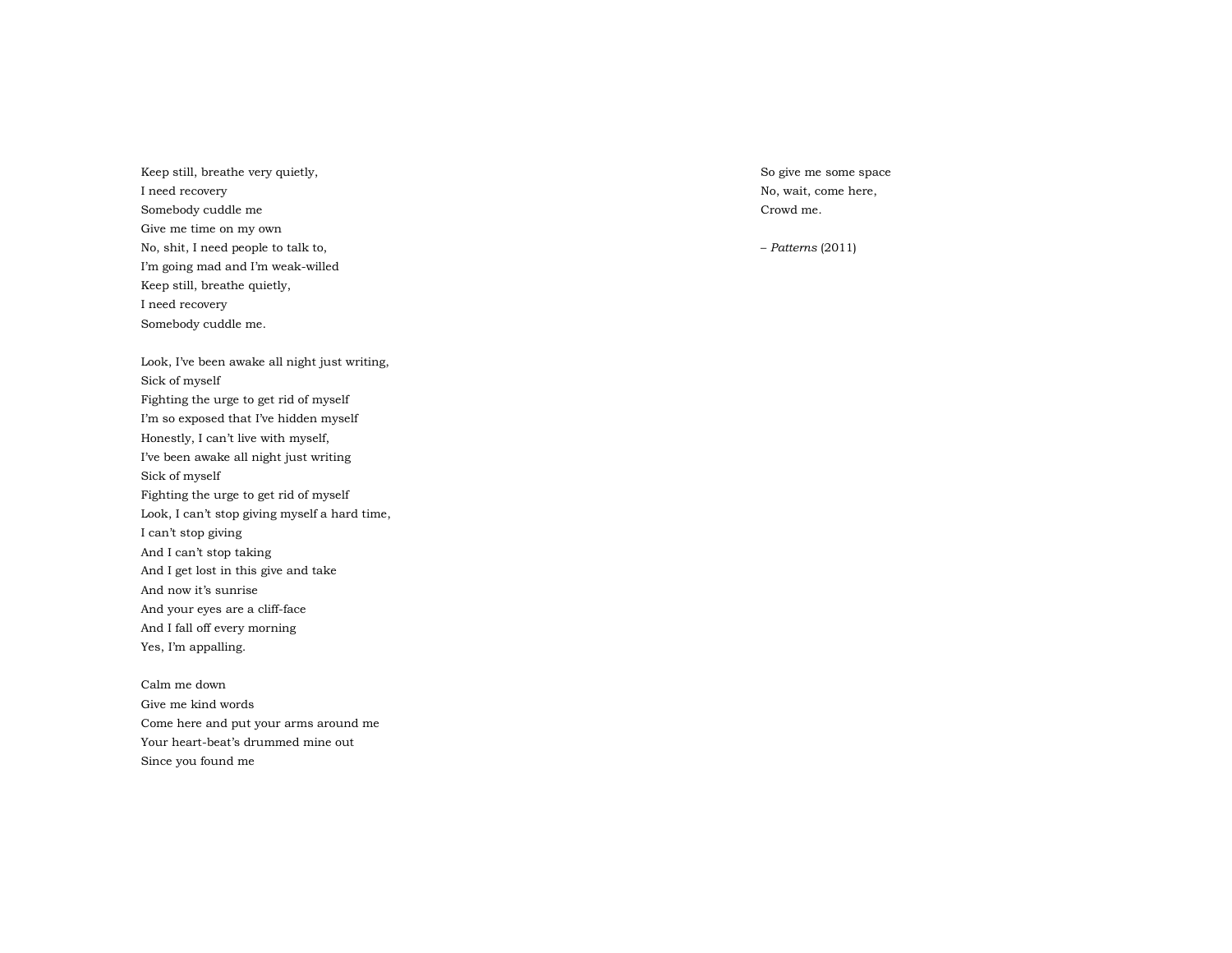# RENEGADE

I'm a renegade I'm out for the truth I will shout it from the rooftops You can find me down with some booze Out in New Cross Or paddling around in the Thames With my shoes off Shaking my head, thinking Too many are too lost.

But you can recognize me Cause I'm you, mate, It's never too late To see deeper than the surface Trust me, there's a lot more to it, There's a world beyond this one That creeps in when your wits have gone And all the edges start shifting I mean it, a world that is breathing, Heaving its shoulders and weeping Bleeding through open wounds That's why I'm grieving I'm down on my knees and I am feeling I'm feeling everything I'm feeling.

### So come here

Give me your hand Because I know how to hold it Look, I will write you a poem, And I'll set it on fire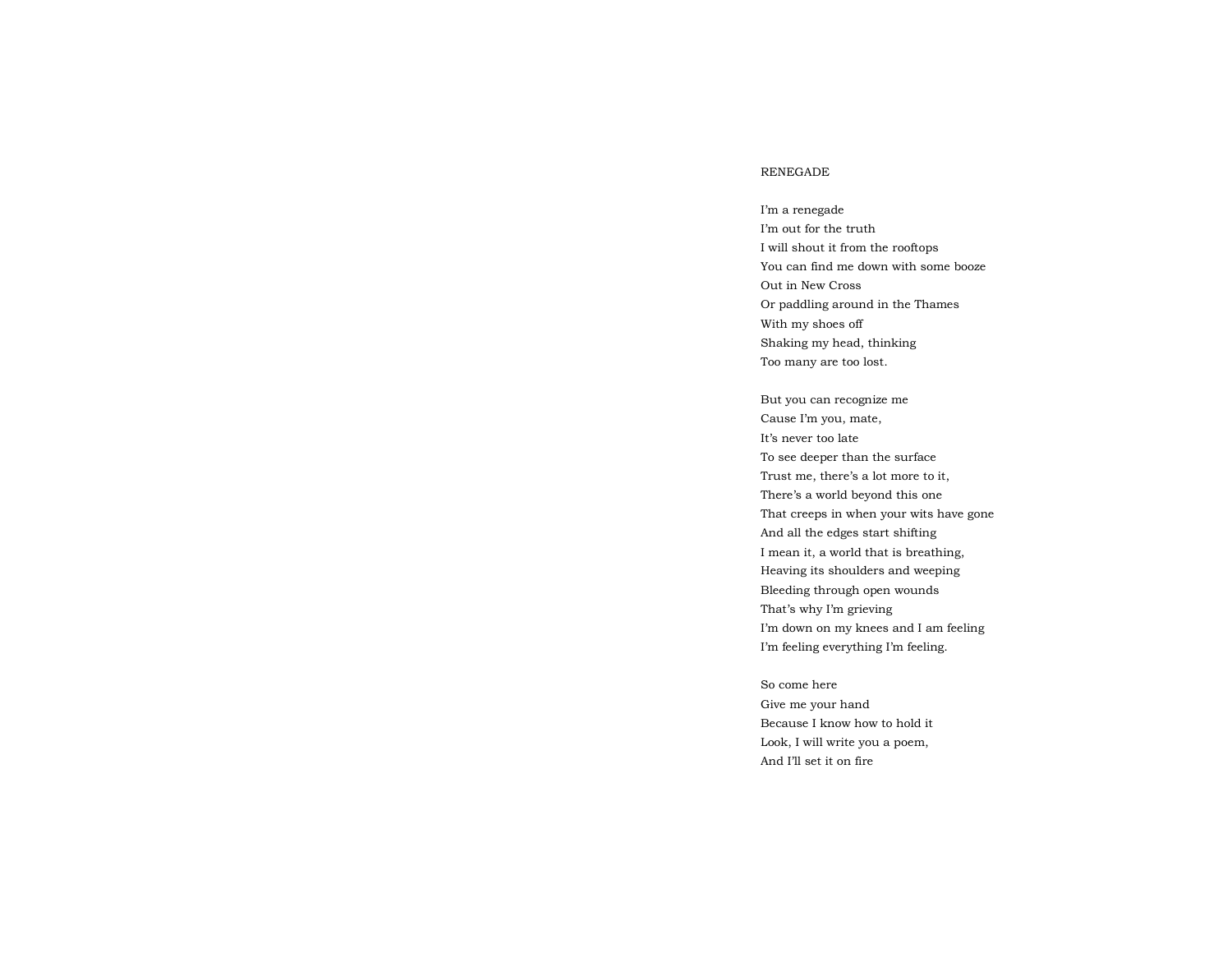Cause I am stunned By how the light in your eyes Resembles brightening skies Fuck it I would fight for your life Like it was mine.

But I'm writing tonight I've got a jam-jar of wine I'm rolling smokes I'm spitting bars to myself With a swollen throat I'm sitting on the steps Catching the Holy Ghost Thinking about how it feels Every single time you hold me close.

Look, we're not flesh, We're all energy I care about genius I don't care about celebrity We only build them up To burn their effigies And there's more And I can feel it so raw And it's calling me back to before.

That's why I walk through these landscapes That's why I rip the mike hard Till my hand shakes But they're more illuminated than the masons Look, I stand straight-faced,

With the mania inches away But I never flinch Cause I have ink in my veins.

I don't care about the surface I care about the infinite I carve a niche And I hide within it I lay down in the garden of your spirit Asking pardon from the elders They tell me, Kate, Every minute is the minute to begin it Make it broader But the thing that brings me strength Also gives me such torture.

# But fuck it

Every time the seasons change I'm completely overwhelmed I hold the helm Like the hilt of a sword I'm a born worker I'm the second-best rapper There's not enough people have heard her The first, that was a con, I've got a first coming on I'm an old soul With a young mind Cause Blake showed me That those who don't exhibit their influence They're only holding candles To the sunshine.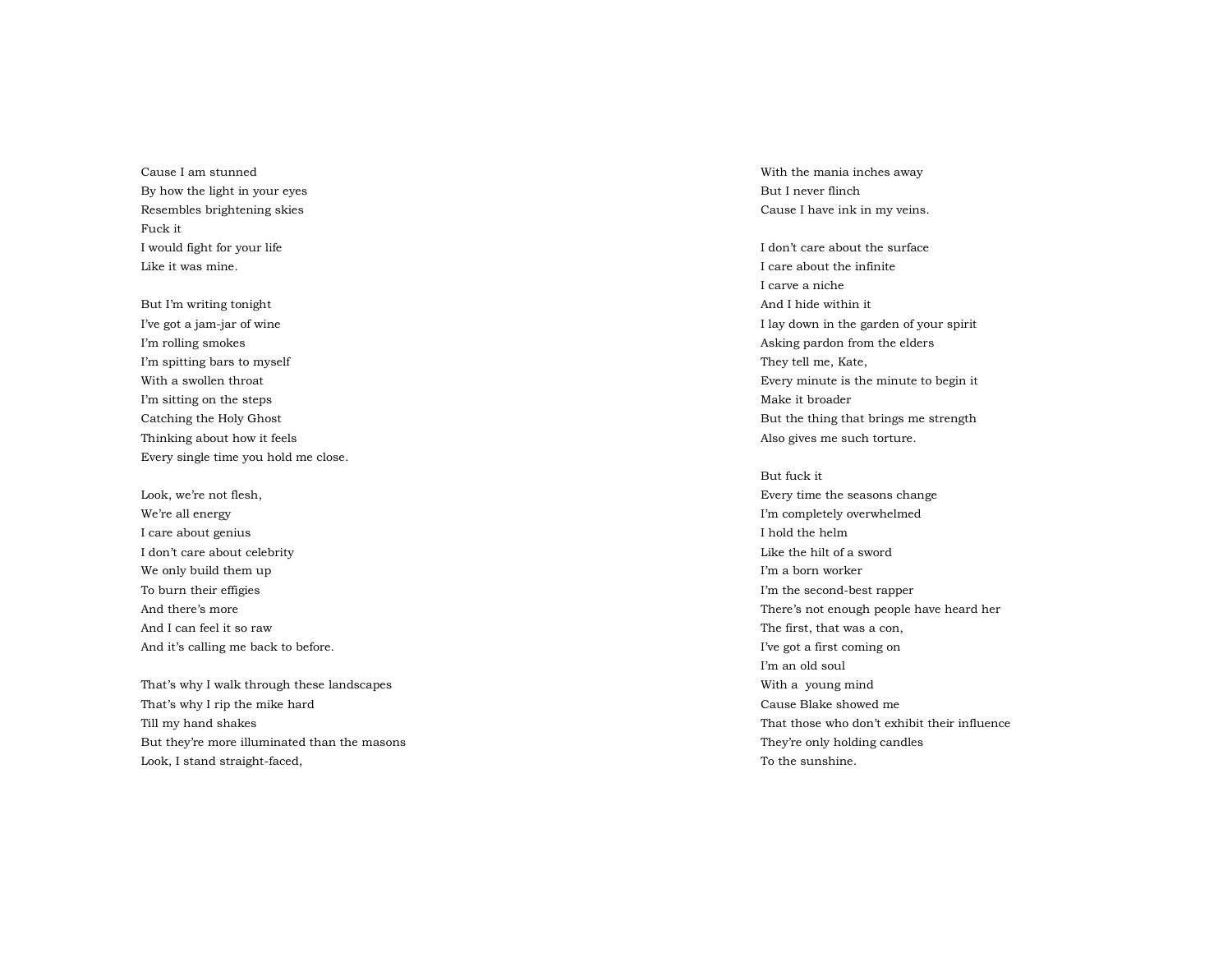So if you want to talk Just come find me I'll be on Lewisham Way Watching the dawn melt away Look, I used to spit these bars out To strangers on the train I couldn't hold it down I had a brain full of flames I used to hang out With the alkeys on the benches in the park You know, we used to talk about their lives, And why they walked out on their wives.

I used to storm the stages uninvited I was too excited I has something to say And I couldn't hide it But I learnt about patience And I learnt about stamina And every single moment stacked up And added to the presence And now I keep cool And I consult my presence And I give thanks for my blessings.

But everything's so physical here You know, the alcoholic in the offey Filling up his trolley Till the world disappears I'm so hungry for something sustainable Something with truth Something unchangeable

Something like you and your room When the rain falls Cause the windows are open And it's splashing on our skin like the sea breeze You can love me forever But never need me I'm pretty sure you can be What completes me.

So this one's for the hopeless romantics For the broken, the strangled, The pure, the puerile, the pedantic, The fearless, the frantic, Living in the belly of the Beast With the rats and the rancid And these blankets and streets And we starve while they banquet and feast But Banquo will rise He has a message for the guilty.

This one's for the hard-living The filthy, the gutter-mouths, This one's for the city that built me That will knock me down If I don't learnt right I burn bright I turn might into meagre In the blink of an eye So come on, meet me in the bar, We'll raise out drinks to the sky And I will show you That you're fucking incredible.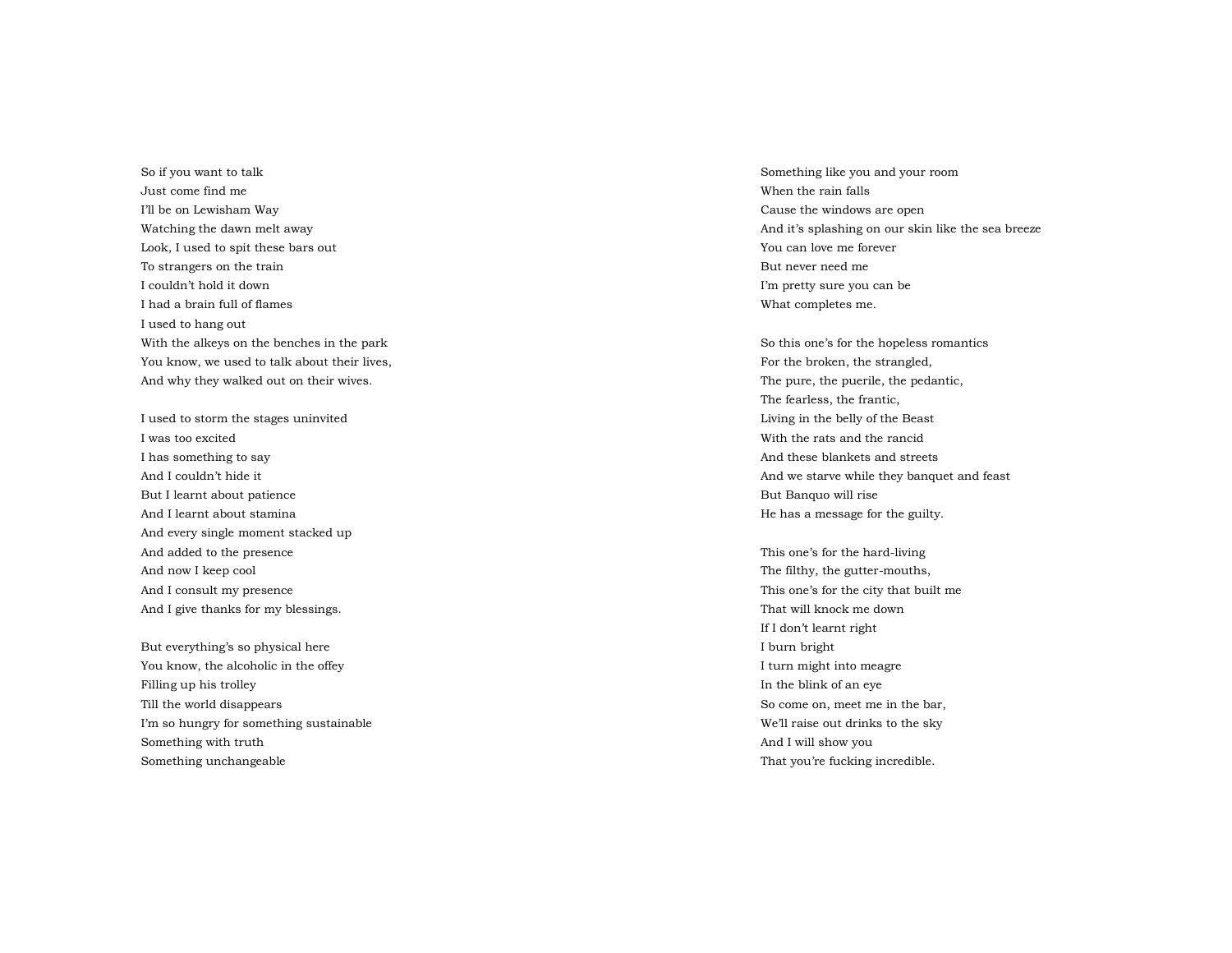Look, we're not flesh, We're all energy I care about genius I don't care about celebrity I don't care about the hype But I care about integrity Cause you only build them up To burn their effigy anyway And I'm getting closer To my essence everyday Renegade.

– Patterns (2011)

## HELL IS EMPTY

I tell of him that summoned Them storms in vengeance Poisoned by the wrath Of his remembrance Him that gave languages To impose a sentence His name was Prospero And he prospered by what he knows Knowledge he keeps for himself And it is used by the bad to enslave and to mystifyKnow the language That fills up your mouth is imposition And subject your ambition To a bootless inquisition.

Look, Prospero won't survive, He grew wise He got fat upon them books He despised when he should have dismissed Well, that to this is all relative, Madness on those who can't measure it Sadness for those who seek sedative But gladness for those who know pleasure It's all self-constructed For those who knows how to clutch it But give by your art, your fever disguise, You need to let the heat within rise and evaporate If you're the type who sees The sea's tide against you You will never navigate.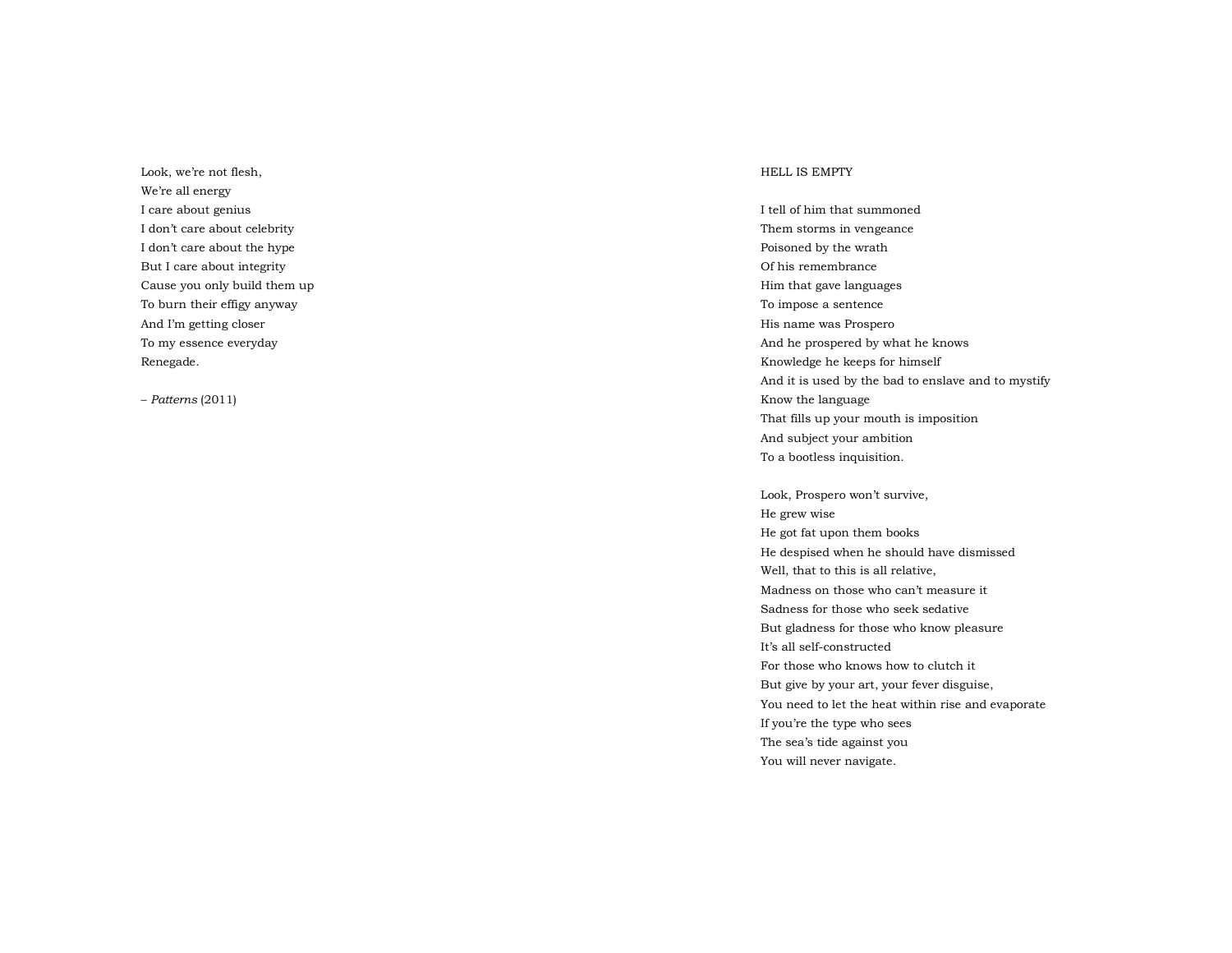I know language is for those Obsessed with real meaning Don't love your oppressor Or trust your oppressor But don't begrudge the oppressor The oppressor's oppression Because each has to learn Their own lesson If all the people were prophets we'd profit, We were born with the truth But we lost it in logic.

So find it Remind yourself of the timeless, I swear, you are the planet that bred you, You are the knowledge that fed you And you are the language that led you Now own it Make it make sense, Make it relevant, and never believe That the words of the wise Are not your words to read.

See, when you hear The quiet voice of vengeance in your ear That's when you know that Hell is empty Cause all the devils are here

When your tongue tastes of shadows And your friends are shedding tears That's when you know that Hell is empty Cause all the devils are here

When your heart is consumed With regret and with fear When a demon jumps up straight Rejecting your spear

When the view is so bleak It starts infecting the seer That's when you know Hell is empty Cause all the devils are here.

So fuck it, call me Caliban, They gave me language so I could rain down These curses in verses I'll take them on word for word Cause I know that the worst is To watch my good friends caught up in circuits You see, the serpent, He rehearses his curses, He makes the valiant vicious And I know now not to waste wishes.

So go ahead Conjure a storm on the head of your enemy You will find yourself victim Of negative energy You need to extend your empathy Make yourself sensitive This island was mine for a home I was free to make rhymes as I roamed And my mind is alone As I arrive all alone I'm the captive of consonants.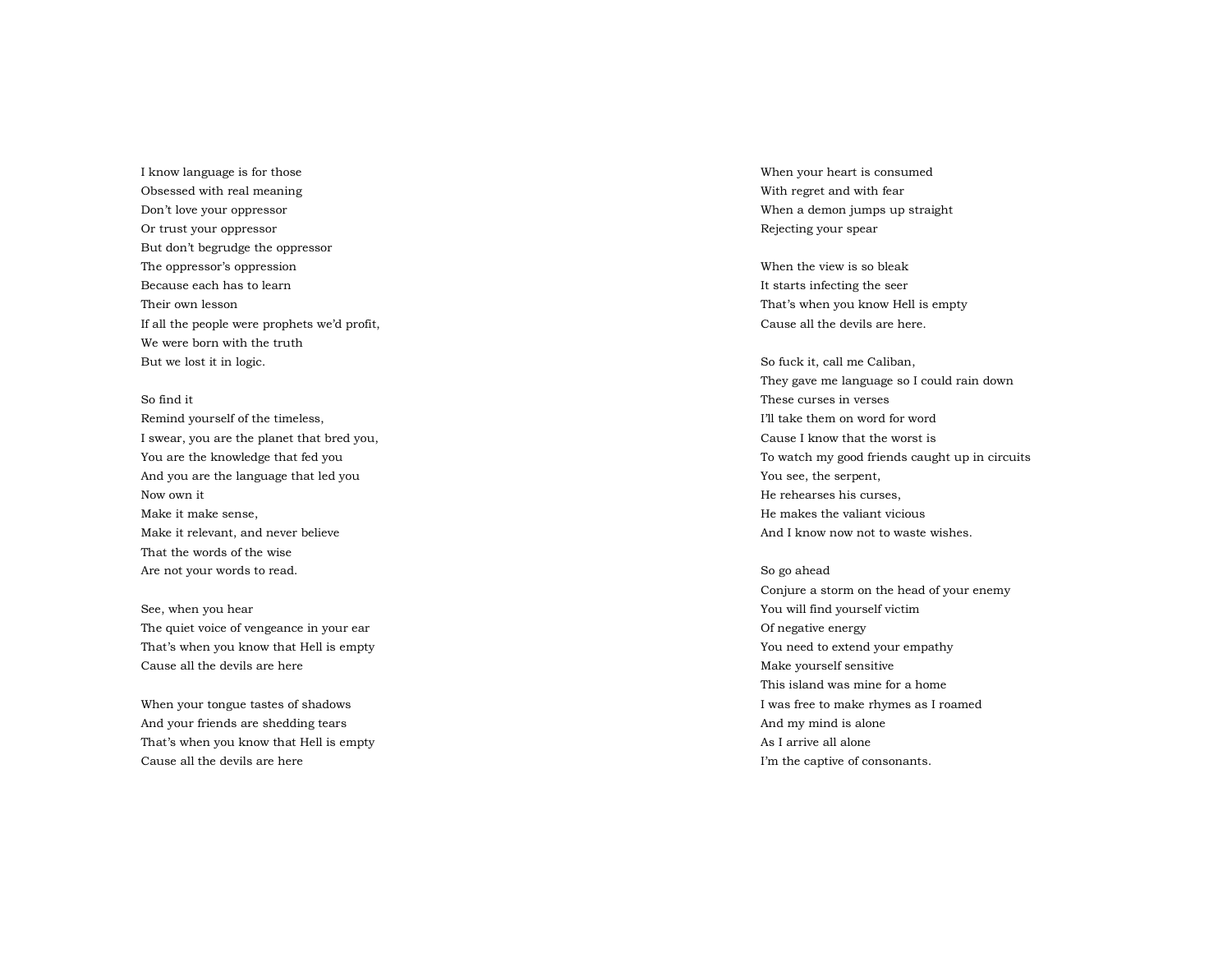Look, I beseech you to be more confident, Cause we run around nonchalant Dejected and restless, we're like, 'Oh, we can't change nothing 'So why should we try?' But we can change We can rampage till we stand strange We have our hands chained Clutching at freedom You know, the freedom Of mean what you say And say it with meaning Change your own mind Before you try and change the sequence You need to live with your energy Not by your reason.

This is the last day of my discontented season No more will I tolerate this greed – It's demeaning Leaving a breeze for the stifling heat Of elitist depictions of what we can reach Look, they want you to fear it, To not get too near it So they can continue Pretending they're smarter Sit still, though, receive it from self, Like Siddharta, The past is just what we came after.

So when you hear The quiet voice of vengeance in your ear That's when you know that Hell is empty Cause all the devils are here

When your tongue tastes of shadows And your friends are shedding tears That's when you know that Hell is empty Cause all the devils are here

When your heart is consumed With regret and with fear That's when you know that Hell is empty Cause all the devils are here

When the boat sails away And you get left on the pier That's when you know that Hell is empty Cause all the devils are here

When you're trying to understand But the text isn't clear When the demon jumps up straight Rejecting your spear

When the view is so bleak It starts infecting the seer That's when you know Hell is empty Cause all the devils are here.

– Patterns (2011)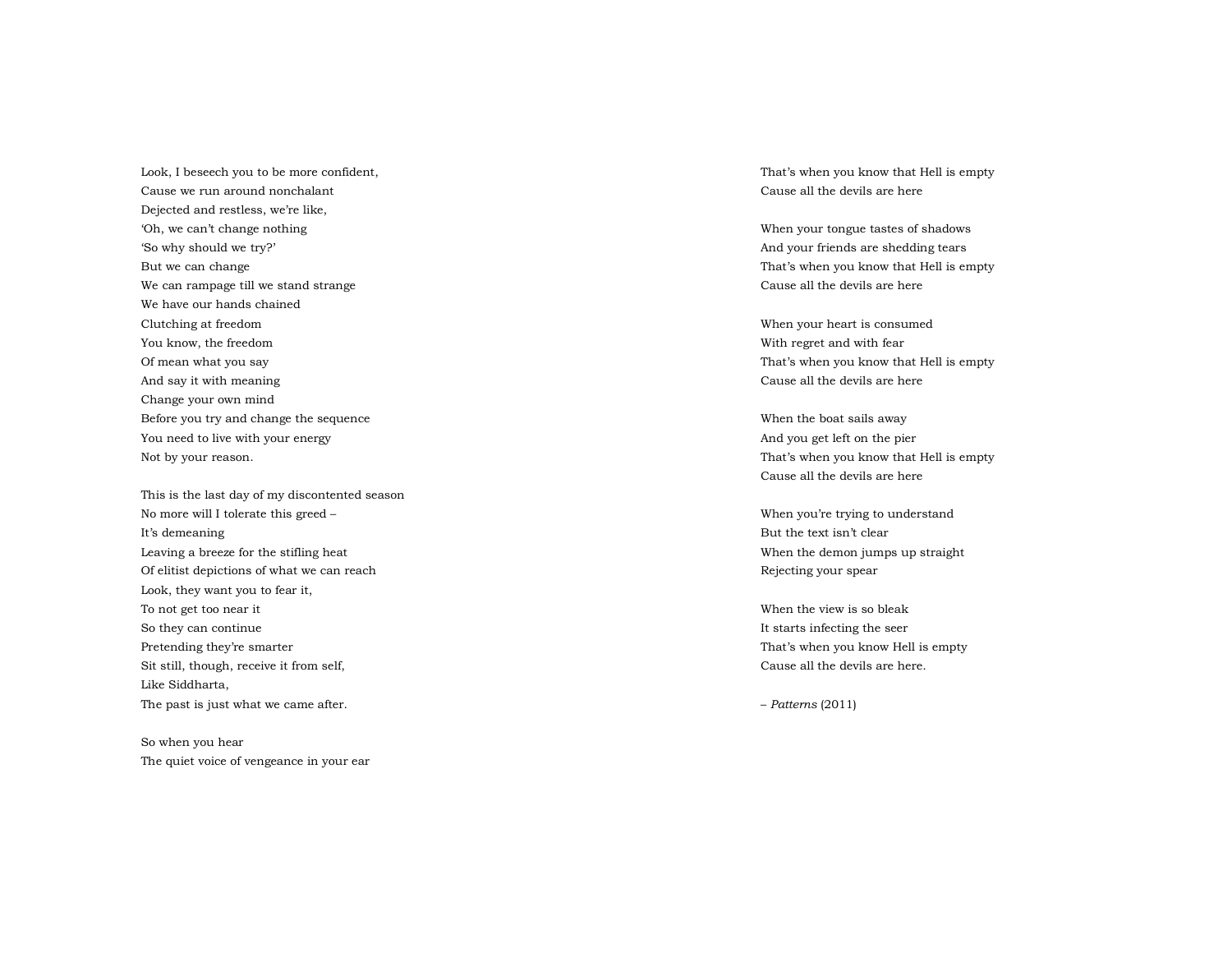# LINE IN THE SAND

Nothing's new Nothing's old It's all now, it's only ever now.

Blue eyes squinting out From deep beneath a weathered brow How intricate is the fabric of this endless deception But what's real is the puddle Becoming the reflection of the moon You need to give back the light that shines on you Do you come from the city Or does the city come from you?

Everything is perfect And it will flow as it must do So go seek out them demons that clutch you Embrace them And turn them into angels Of patience and passion I battle with the night Cause in me is the spirit Of Old England's dragon I'm dragging my feet At the edge of the chasm I'm the young scribe who never dressed in fashion And my skin's scuffed Cause I bleed from your talons I'm still tough, though, And we will come to blows If you give it enough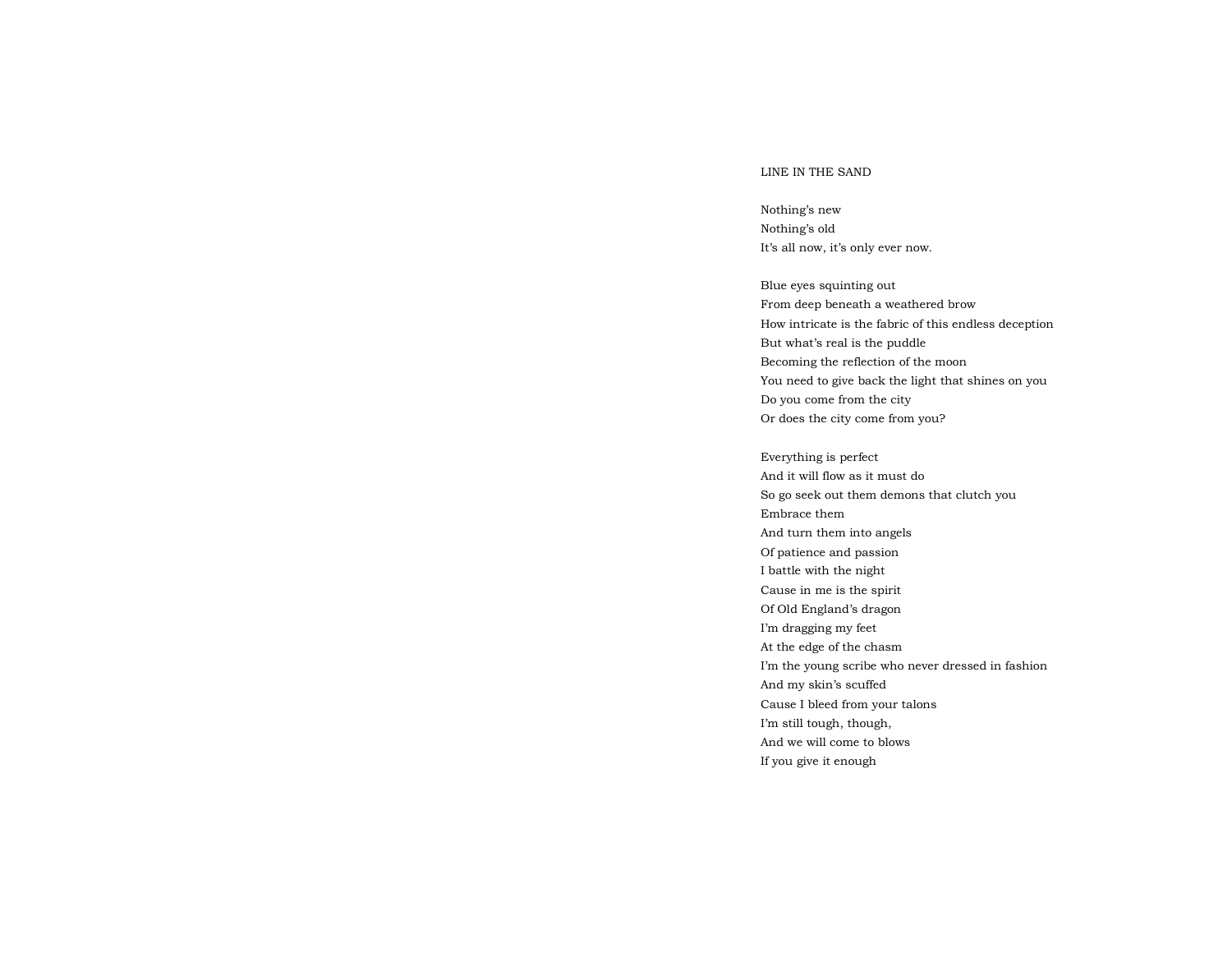Though I'd rather smile warmly And give you some love.

Cause too many round here are bitter With the vicious streak How many more times must I listen To them kissing teeth Eyes so focussed on the floor That they miss the peaks rising I'm hoping for more I'm out for the whole horizon It's all mine Like it's all yours But some were born to be warlords They clambered up from up all fours To draw swords They learnt to walk Across blood-spattered floorboards They've got poison on their veins Some were born to find pleasure through pain.

But some were born to peace Me, I was born to embody All the words that I speak And the purpose I seek Seeks me at the same time Look, I fall down a lot, But still my brain climbs Yes, these are strange times And yes, I know full-well I'm a strange kind.

# But fuck it

I came to be heard I'm trying to change minds And yes, it's very taxing, But I will keep on trying Cause I'm a soft-eyed oxen Rolling with the raw tribe of lions That's why, if you try to find me, You'll find me defiant.

For now I'm walking home alone in the late night Never been attacked or get stage-fright No, I take flight with the mike in my hand, Cause since time began The brilliant have always had to fight With the bland.

Yeah, I'm walking home in the late night, Never been attacked or get stage-fright No, I take flight with the mike in my hand, True child of the land I'm like the wave that came to wash away The line in the sand.

But nothing's more real Than the things that we feel That we'd give the whole world not to feel New day, same deal, I'm in a state at the back of the bus There's a voice in my head saying 'Kate, when are you going to grow up?' I come home in a state and I throw up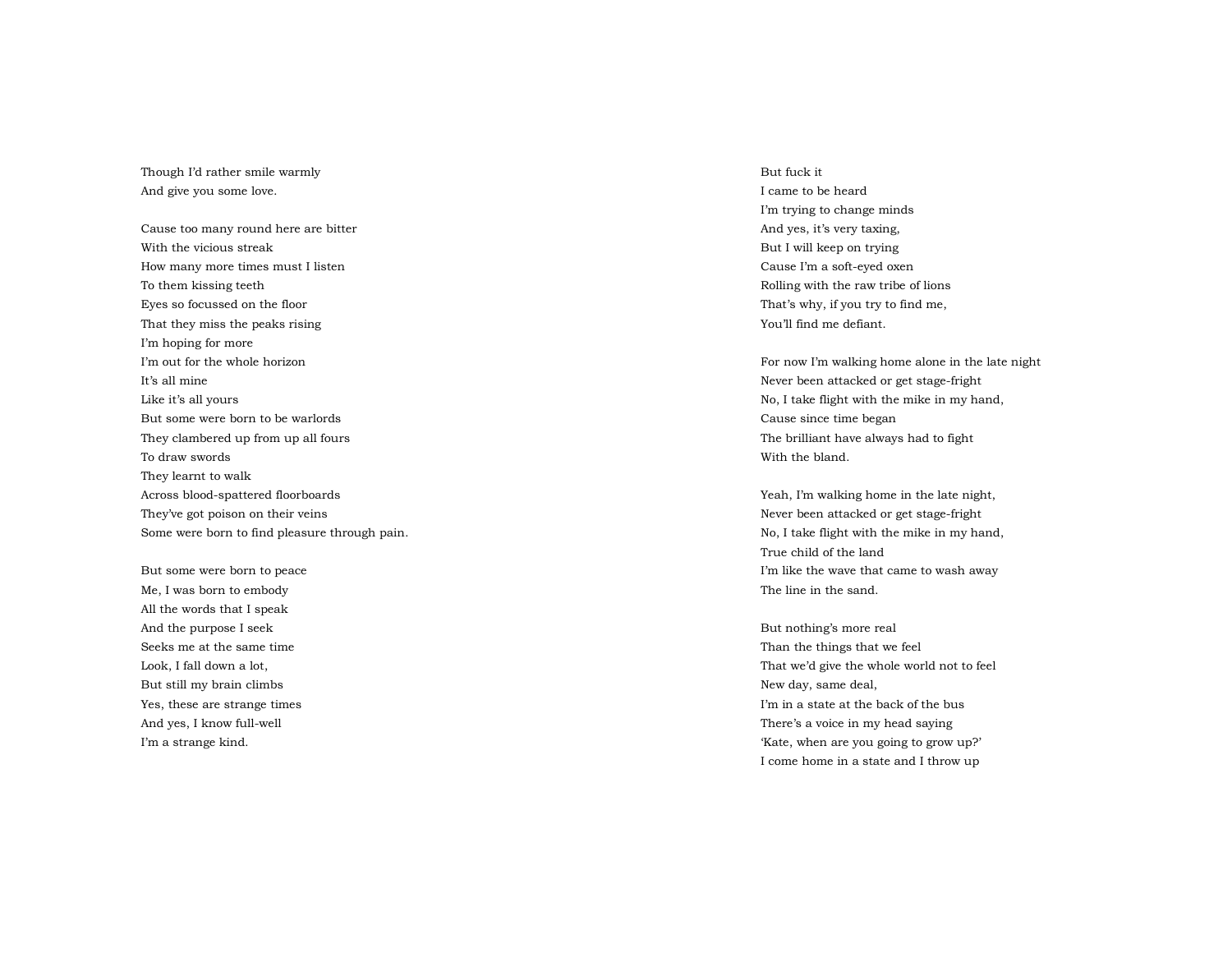All my friends they nurse babies And they give in to their addictions And they go crazy But nothing's more real Than having something to live for Although really we should all die less And live more.

#### Young ones

Spilling the crimson that fills them And they glorify the guns that kill them And we reckon it ain't nothing Because we reckon we ain't nothing In the scheme of things But that's wrong Because we all have it in us To be queens and kings This screaming wind Hollows my bones Because we live so close together But we feel so alone Well, nothing's more real than doing right After years of doing wrong And having friends that you love And a place you come from.

That's why I'm walking home alone in the late nightI've never been attacked or get stage-fright No, I take flight with the mike in my hand, True child of this land I'm like the wave that came to wash away The line in the sand.

Look, I'm walking home alone in the late night, Never been attacked or get stage-fright I take flight with the mike in my hand Cause since time began The brilliant have always had to fight And I fight for this.

#### Cause my feet

Are good friends with that street And my teeth Know the feeling of fists and pen-lids And my belief has been broken But my faith remains true.

Street lights flicker on as I walk past They make a private salute You see, I'm all city, (Except I've got the hair of a hippy) The dusk's coming down It's making all this chaos so pretty I'm seeing all these derelict buildings Hearing the laughter of children I'm watching the paint peeling off the walls And I know this is my dominion This is my United Kingdom.

And I'm trying to be brave In the face of all this treachery We're just stray cats Looking for a warm hearth The storms pass And then they rise again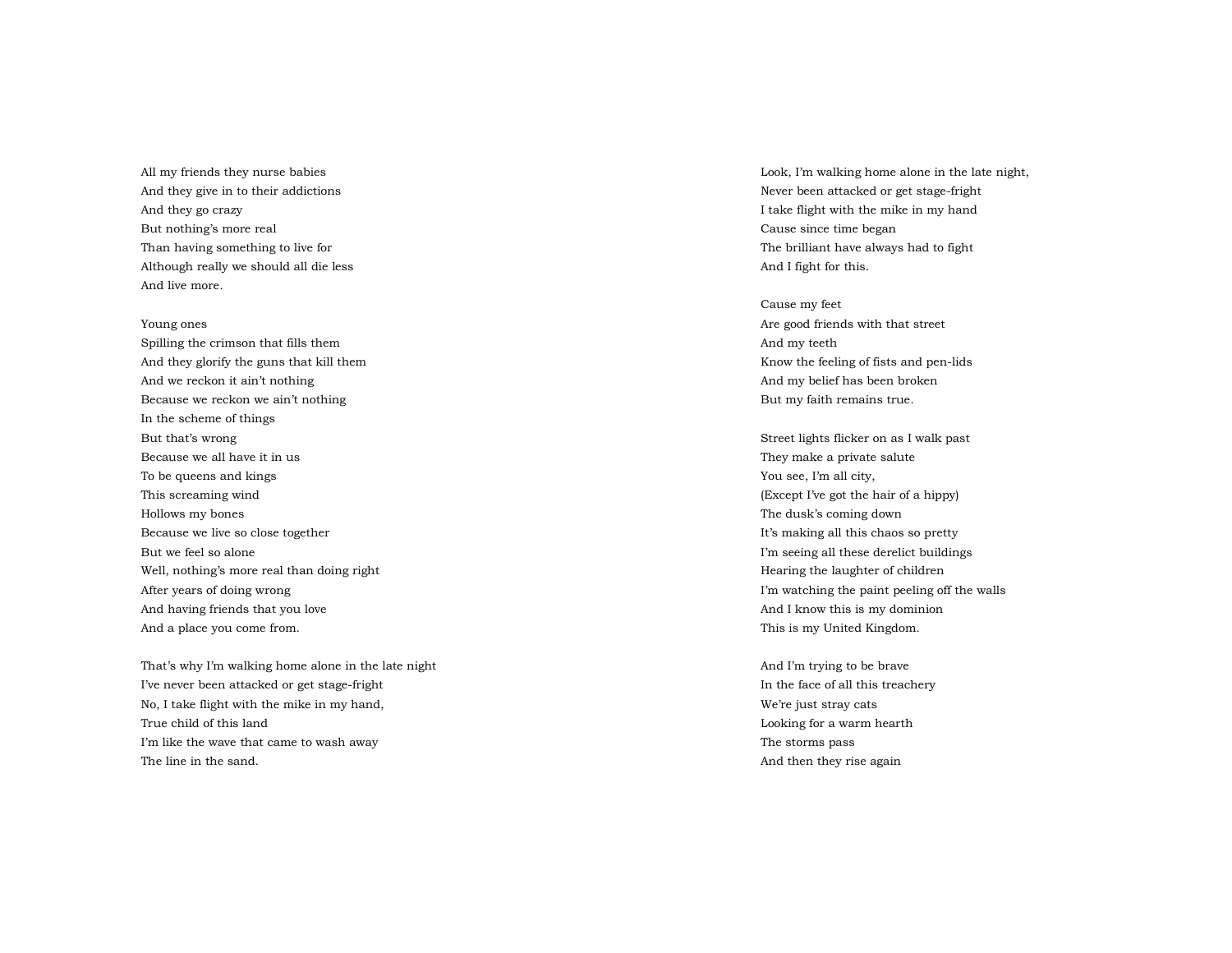A tempest, trying to find a friend In an empty sky Well, the soil clings to my fingertips Cause I've been digging through the earth of my soul Trying to think of this Watching spring giggle As she wiggles out of winter's grip.

Yes, a lot of us are fucked, But a lot of us are trying our luck And yes, a lot of us are hiding and stuck, And a lot of us are lost But there's a lot of us getting across I'm right here Writing rhymes in the moss I'm right here Shining light through the fog I'm right here Spitting fire at the gods And yes, a lot of us went mental, But a lot of us stayed gentle.

That's why I'm waiting for the end With a pint and a pen And yes, the night will descend, I'll be right here With my arms round my friends I'm too real to ever try to pretend I have a lifestyle to defend I'm South-East to the death of me I'm never going to swallow All this bullshit you're selling me

I'm never going to do it your way So stop telling me That my way ain't the right way See, I'm the heavenly body That fell to earth with a crash and a thump But then I took the wrong turn And I ended up a staggering drunk.

# But fuck it

I speak from the heart And I do what I love And I believe in the music I love That's why your rules ain't enough To stop me from making my own From sixteen I knew the power Of conversing through chrome So just give me a mike Give Archy his amps And give Ferry his drum-kit We ain't got time for dumb shit We're all about the sound of rum shit.

For now I'm walking home in the late night I've never been attacked or get stage-fright No, I take flight with the mike in my hand, True child of this land I'm like the wave that came to wash away The line in the sand.

Yeah, I'm walking home alone in the late night, Never been attacked or get stage-fright I take flight with the mike in my hand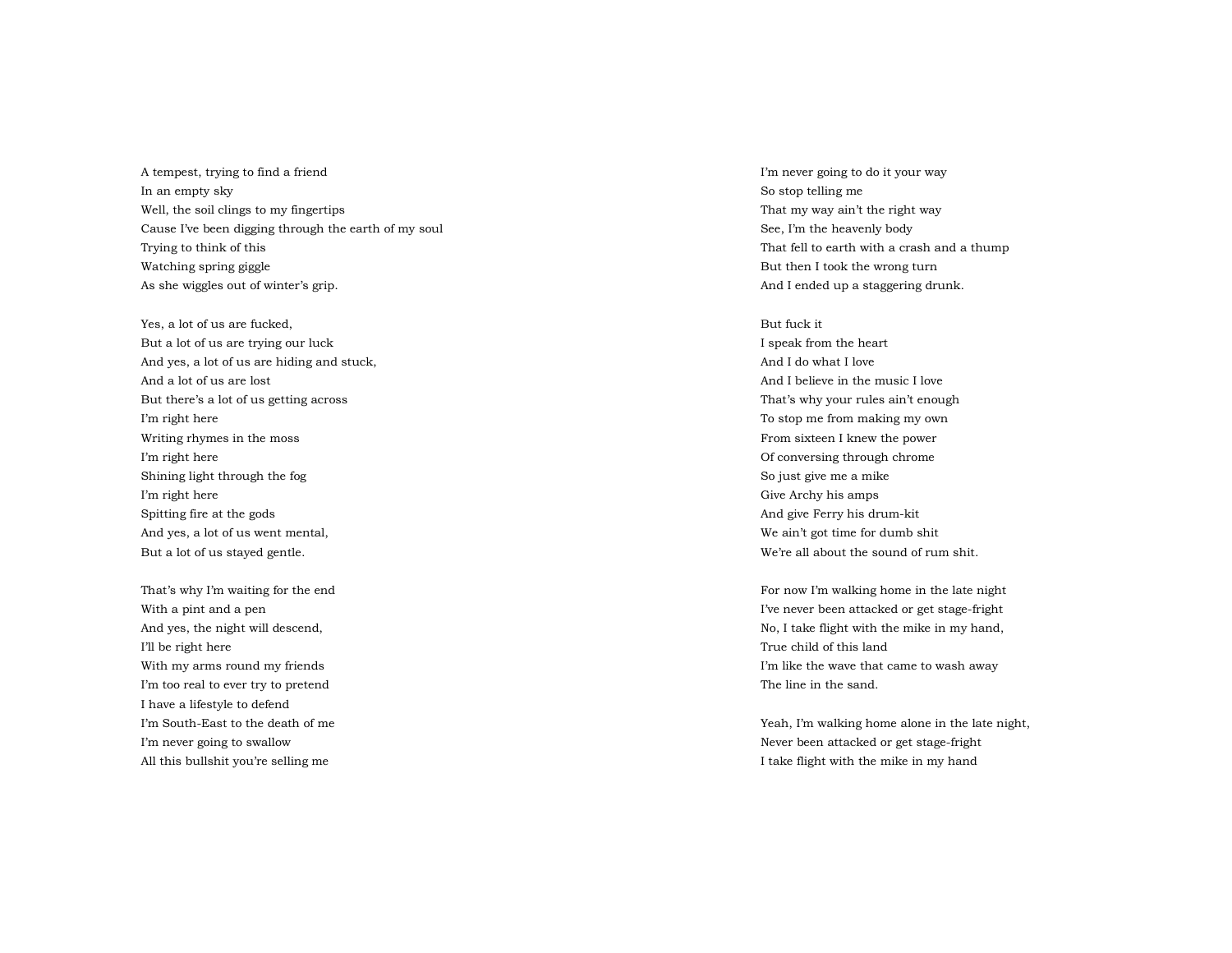True child of the land And even when nobody else does Well, I understand.

– Patterns (2011)

#### NOTE ON THE TEXT

The most obvious novelty of demand is the demand on the reader's voice, for what might be called a new kind of psychosomatic co-operation with the vitality of thestatement. Or, to go back to a phrase I used earlier, it is the demand for a new kind of 'musical interpretation'. The voice has to make a shift, from the speaking mode to what – for want of the right word – one might call the 'performing' mode. That is, it is a demand for creative musical input from the reader. The lines compel the reader to co-operate physically. Each line is like a dancer who, if you are going to read the line at all, forces you to be a partner and dance. Or is like a singer whose voice you can join only by singing the same melody. You can pronounce the line as silently as you like, but that launching of the inner self into full kinaesthetic participation is, so to speak, compulsory. Otherwise, you can't read the line. You have to back off, stay a wallflower, and call it 'unsayable'. As everybody knows, between the sitting or standing person and that same person dancing there gapes an immense biological gulf. The same between a casually talking or silently listening person and that same person suddenly bursting into song. The gulf is so great that many people need special conditions before they can get across it. Some can never cross it at all. It is easy to underestimate this. In fact, what is required is that the familiar person becomes, in a flash, an entirely different animal, with entirely different body chemistry, brain rhythms and physiological awareness.

– Ted Hughes, Myths, Metres, Rhythms (1993)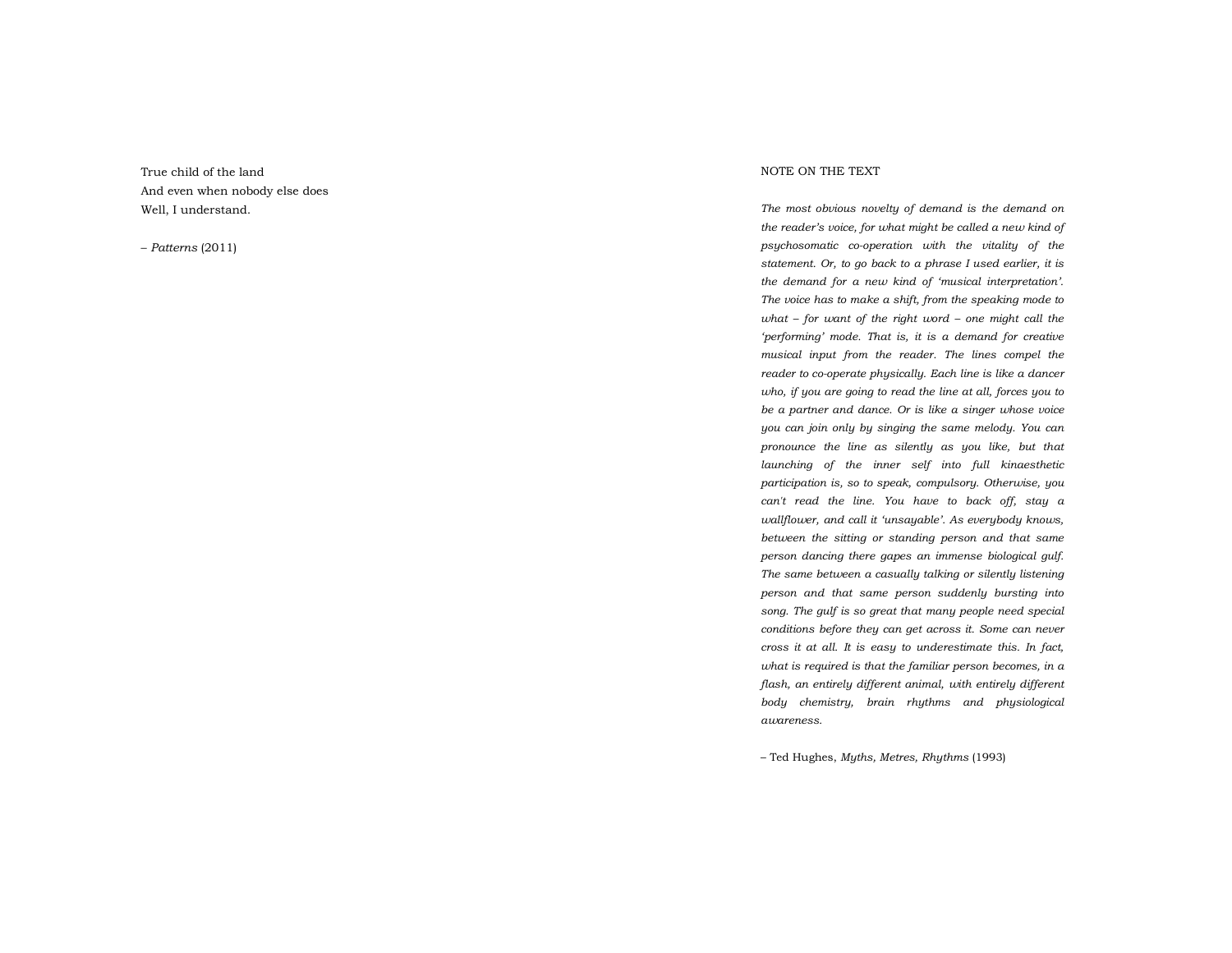Kate Tempest is a spoken-word poet and rapper from Lewisham in South-East London. She started rapping at squat parties when she was sixteen years old, graduated to the MC battles and rap slams of the London Hip Hop scene, and now, at the age of twenty-four, appears across Britain at music festivals and performance-poetry events. In 2009 she released a limited-edition CD of her spoken recordings together with a booklet of her words under the tile Broken Herd, and this year she is releasing a book of new work and live recordings under the title Patterns.\* In 2008 she formed a trio with guitarist Archie Marsh and drummer Ferry Lawrenson called Sound of Rum, in which she performs her lyrics to music. An ancient Japanese poet she used to read wrote that a poet shouldn't write until the cherry blossoms are out on the trees, so she has cherry blossoms tattooed on her writing arm. Among her literary influences she sites William Butler Yeats, Virginia Woolf, James Joyce, W. H. Auden, and above all, perhaps, William Blake.

Like Blake, Kate Tempest sees London as a modern-day Hell, the bloody maw of Old England's dragon, the City of Revelations, the Day of Judgement we've been warned was

 This limited edition issue sold out within a few months and hasn't been re-released, and at the time of writing the second publication has not yet appeared. The text here has been transcribed from the numerous recordings, both official and unofficial, of her performances, of which it is no more than an echo. The lineation, accordingly, is speculative, based on the rhythm of her delivery and the rhyme patterns. For this reason, there are bound to be inaccuracies and variants from the published texts. But this anthology, it needs to be said, is not a substitute for these publications, but an homage to the power of Kate Tempest's spoken-word performances, an opportunity to make them known to the readers of this periodical, an attempt to articulate their forms and something of their effects, and, as always, an occasion for writing them down, and in doing so coming closer to their poetry.

coming, the book she's reading; and with a prophet's voice she stands on the roof-tops and declares the choices we have to make in these end-times: not with the voice of doom but of hope, exalting us to raise up our eyes from the pavement before our feet and see the new dawn rising, find beauty in the street, in the peeling paint of the walls, beneath the surface world, in the faces of the people she passes, in the common bond of a smile. She is openly, unashamedly messianic. As she tells us again and again: she's come to be heard, to change minds, to change something.

And if her themes are Biblical, so too is her mode of address: the 'I'm saying', the 'You see', the 'Look' with which she begins her stanzas, like the 'Verily, verily, I say unto you' of the Bible, against which she sets the devil's 'Fuck it'. Her words are always addressed to a personal pronoun which we are invited to inhabit: the 'you' and 'we' of the family she breaks bread with, or the 'they' and 'them' that she accuses. Certain stanzas are repeated as in the choruses of songs, often with the pronouns reversed, so that 'your' eyes become 'hers', 'I' become 'you', and even, sometimes, 'they' become 'we'. These refrains are often sang in her performance, her voice breaking into a sort of mantra in which her growing following joins in, finding in her poetry the same unifying force of a popular song, except here the chorus isn't the once-heard-never-forgotten jingle of the commodity that can't be shaken from your head, but her credo of defiance sung out on the streets she walks alone at night: a defiance both of the real fear of the lizards and latch-keys who hide in the shadows, and of the manufactured culture of fear that keeps them there, and you, me, we, us and them scared of our neighbours and each other in the London of today.

What appears in her verse to be the ego-centrism and overblown self-affirmation of rap becomes, in her mouth, the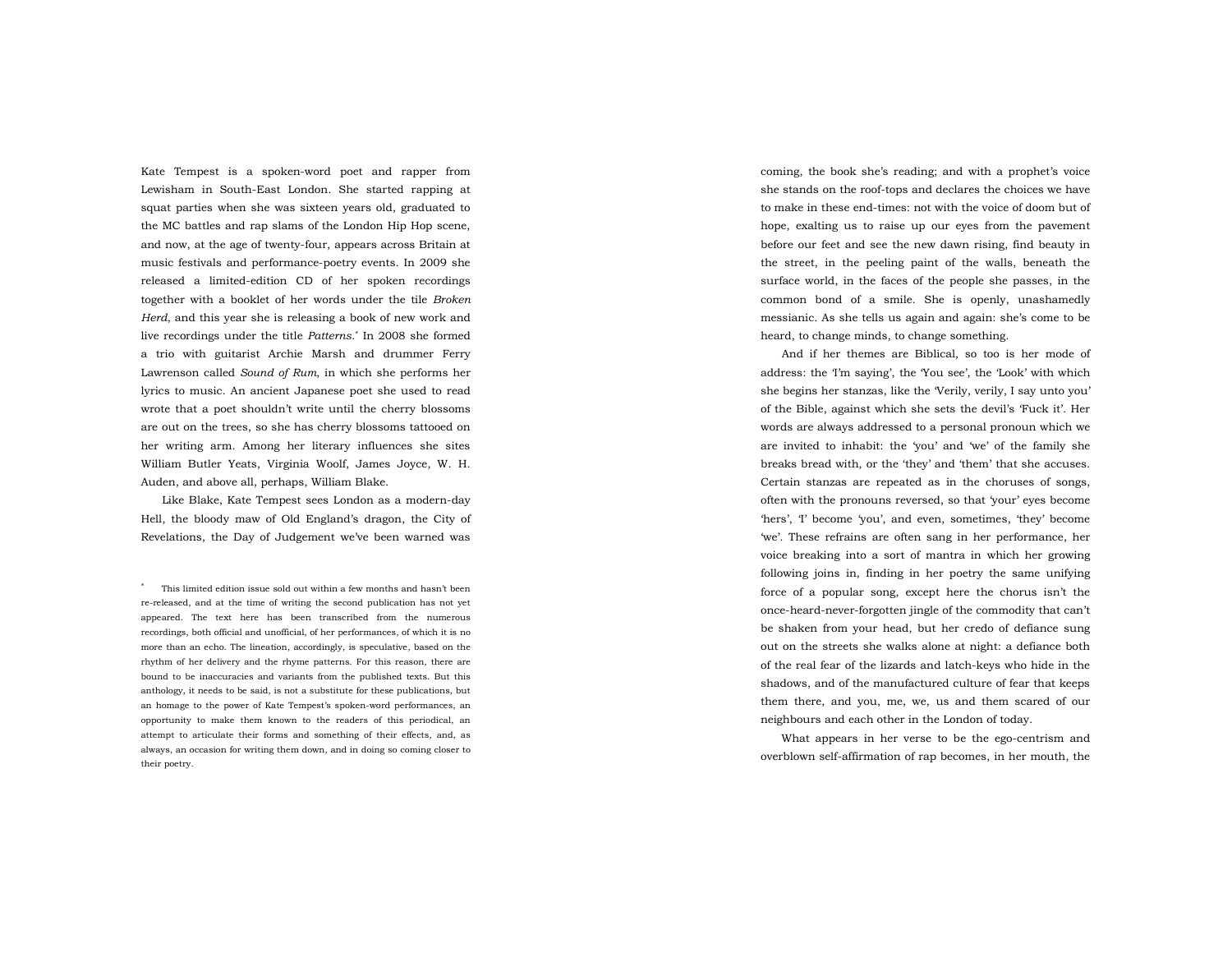embrace of her talent and potential as something outside of herself, as something communal, as collective in origin, as something lying sleeping within all of us, but which it is her duty, her task, her burden and her work to wake up and listen to, to communicate to others, to honour and respect and be equal to. And so she calls herself an ancient scribe, a heavenly body, the 'we' she is trying to embody.

In doing so, she speaks the speech of the streets of South-East London: peppered with 'likes', saying 'them' for 'those', 'is' for 'are', 'ain't' for 'isn't', 'don't' for 'doesn't', 'nothing' for 'anything', and in performance her 'i' has a Jamaican drawl. But that doesn't mean she doesn't know a paradigm from a metaphor: and she weaves the different languages into images of arresting beauty: oceans cried into paragraphs, words like leaves in a gypsy's cup, her pen pushed to pad like sea to beach, the flames that make a furnace of her throat.

The framework on which she builds her poems, however, is not their images but their rhyme-pattern. She calls her verse 'rhymes', and it's the rhyme that sets the rhythm, that binds the performance together. Her poetry only comes to life if it is read in what Ted Hughes called the 'performing' mode, rather than the speaking mode of most contemporary poetry, sung to the accompaniment of a spoken music and a sprung rhythm that rejects a regular metre. When she performs her rhymes, she often dances up and down on the spot, beating their rhythms through her body, dancing the words in her mouth, not dancing to the words but dancing them out, beating them out in the air with her hands, hitting the rhyme, turning the corner, catching the next line, weaving and diving through the streets and stairwells of her verse, too fast for the kids with knives in their eyes, pointing her finger at passers-by, picking them out, waving them over, addressing them personally, talking to them, asking them – are you with me, are you me, I, we, us? And if you're still not sure, she'll come back to you again at the next chorus, spot you hiding at the back in the shadows, pull you up onto the stage and draw you into the light, offer you her voice, give you your first line, beat out the rhythm on the floor, show you how it's done, dance to the rhythm of your beat, beat the same floor that you stand on, clap your words and thank you for listening, send you on your way, catching her vibe, riding its wave, hearing her rhymes, hear them beating in your heart, in your feet, in your footsteps, along the pavement, in your life, lifting you up, turning scaffolding into mountains, pain into joy, poverty to riches; because she's shown you the truth where you always knew it was, under your nose, in front of your face, in the face of your friends, in the person sitting next to you, in the room you're sitting in, listening to these words, hearing them in your mouth, speaking them to others, hear them speaking them to you – the word become flesh.

Poetry, real poetry, doesn't need silence in order to be heard, a clear page on which to be written, a comfortable seat and a willing audience to listen. Poetry contains all the conditions of its hearing within itself, its own space and the warmth to heat it. You don't need a chair when the words lift you off your feet, a call for silence when you can hear a pin drop, or the willingness to listen when your ear has become that of the crowd, when the words catch fire on the breath of the speaker, and in a transmutation of matter into spirit, the sounds with which we communicate our most mundane needs to each other burst, instead, into tongues of fire, leaping from the quiet air and setting it aflame with words branded in your memory, locked in your heart, that you carry about with you and reach for when groping in the dark.